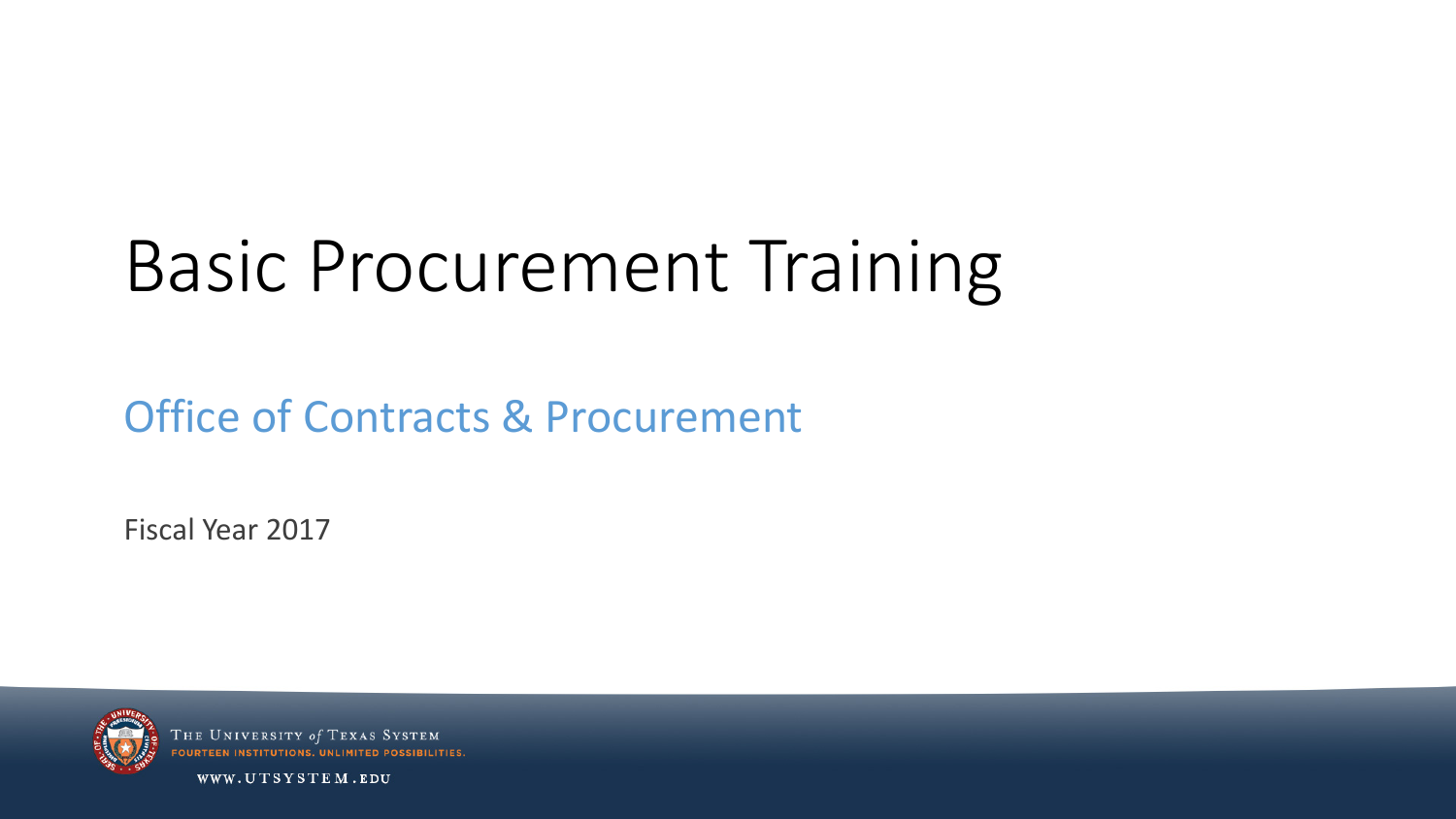# AUTHORITY TO OBLIGATE

- Authority delegated by the Chancellor
- University business officers are authorized by the University to approve purchases up to \$15,000
- Authorized Purchasing Methods
	- Purchase order
	- Contract
	- Procurement card
- Authority to Sign Contracts
- Authority to Sign Software License Agreements



**THE UNIVERSITY of TEXAS** OUDTEEN INSTITUTIONS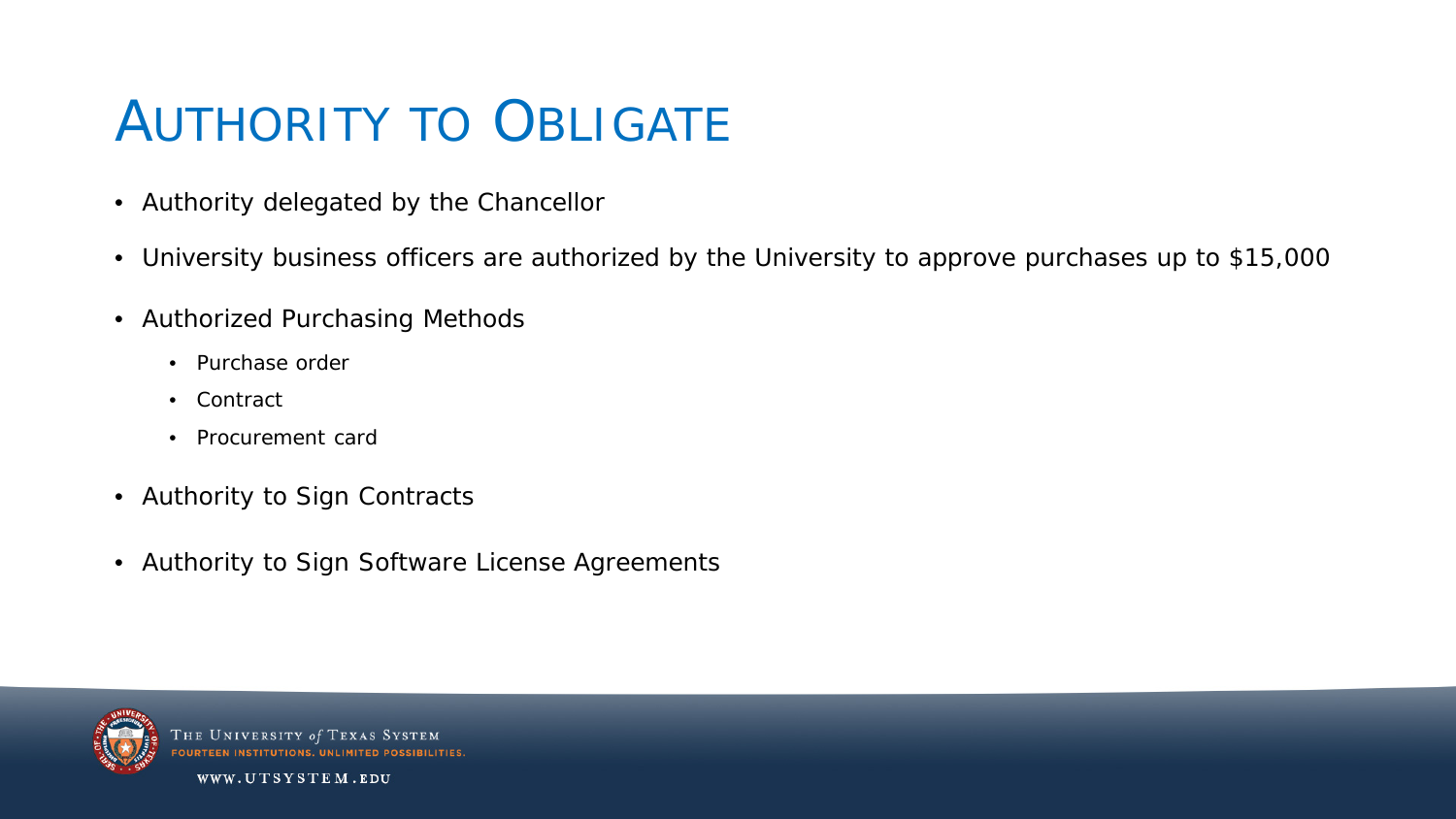#### PURCHASING ETHICS

- Requirements
	- o Maximum value per dollar of expenditure
	- o No personal gifts or gratuities that might result in an obligation
	- o Honesty in sales representation (i.e. pressure from sales people)
	- o All qualified, reputable suppliers be given equal opportunity
	- o No suppliers receive special consideration
- Ethics Considerations
	- o Conflicts of Interest
	- o Gifts
	- o Self-Dealing
	- o Purchases from Employees
	- o Benefits for Performing Official Duties



THE UNIVERSITY of TEXAS SYSTEM **FOURTEEN INSTITUTIONS, UNLIMITED POSSIBIL**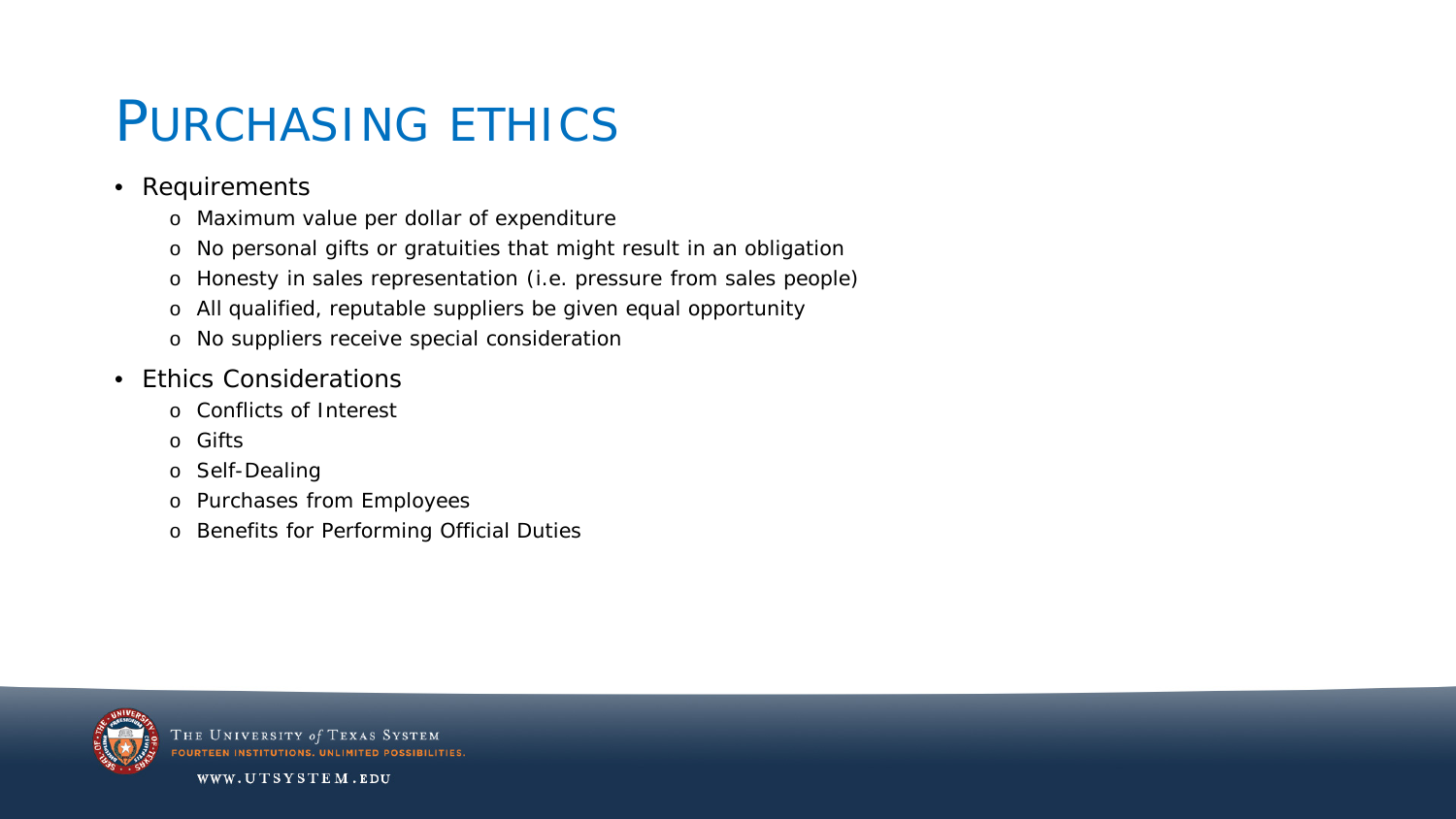## PROCUREMENT PROCESS

- Define the Scope of Work
	- Description of good/service
	- Quantity needed
	- Quality of good/service
	- Date required
	- Estimated total cost
	- Criteria for evaluation
- Solicitation of Written Quote/Proposal
- Evaluation and Award
- Issuance of Purchase Order/Contract
- Delivery & Receipt
- Payment



THE UNIVERSITY of TEXAS SYSTEM **FOURTEEN INSTITUTIONS, UNLIMITED POSSIBILITIES**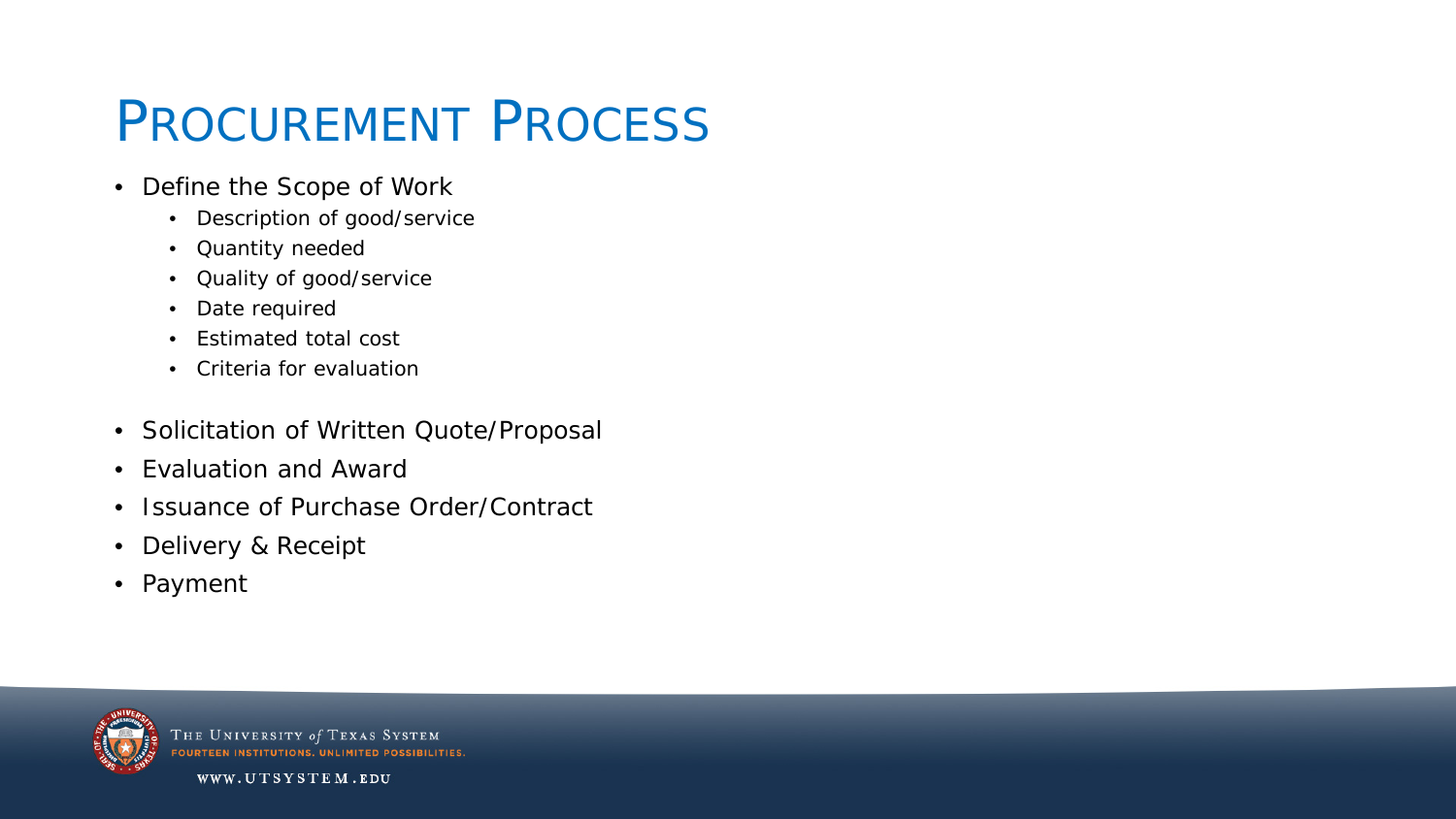### Solicitation Method

**The solicitation method is generally determined by the estimated dollar value of the product or service to be purchased. The following dollar thresholds apply:**

| <b>Dollar Range</b> |             | <b>Solicitation Process</b>                                                          |  |  |
|---------------------|-------------|--------------------------------------------------------------------------------------|--|--|
|                     |             | Competitive quotes are encouraged, but not required. A department may solicit a      |  |  |
| \$0                 | \$14,999.99 | written quotation from a single source and issue a purchase order at the             |  |  |
|                     |             | department's discretion with proper internal approval(s).                            |  |  |
|                     |             | A department is required to obtain a minimum of three written quotes by mail,        |  |  |
| \$15,000            | \$50,000    | email or fax and submit them to Contracts & Procurement (CNP). A good-faith          |  |  |
|                     |             | effort must be made to include a quote from a minority-owned and woman-owned         |  |  |
|                     |             | business. An Exclusive Acquisition Justification (EAJ) may be used as appropriate if |  |  |
|                     |             | competitive products or services cannot meet required specifications.                |  |  |
|                     |             | Formal competitive solicitation by CNP may be required. When the expected value      |  |  |
|                     |             | is expected to exceed \$50,000, departments should consult with CNP staff to         |  |  |
| \$50.000.01         | $\ddot{}$   | determine the most appropriate procurement method. Exclusive Acquisition             |  |  |
|                     |             | Justification (EAJ) may be used as appropriate if competitive products or services   |  |  |
|                     |             | cannot meet required specifications.                                                 |  |  |



THE UNIVERSITY of TEXAS SYSTEM **FOURTEEN INSTITUTIONS, UNLIMITED POSSIBILITIES**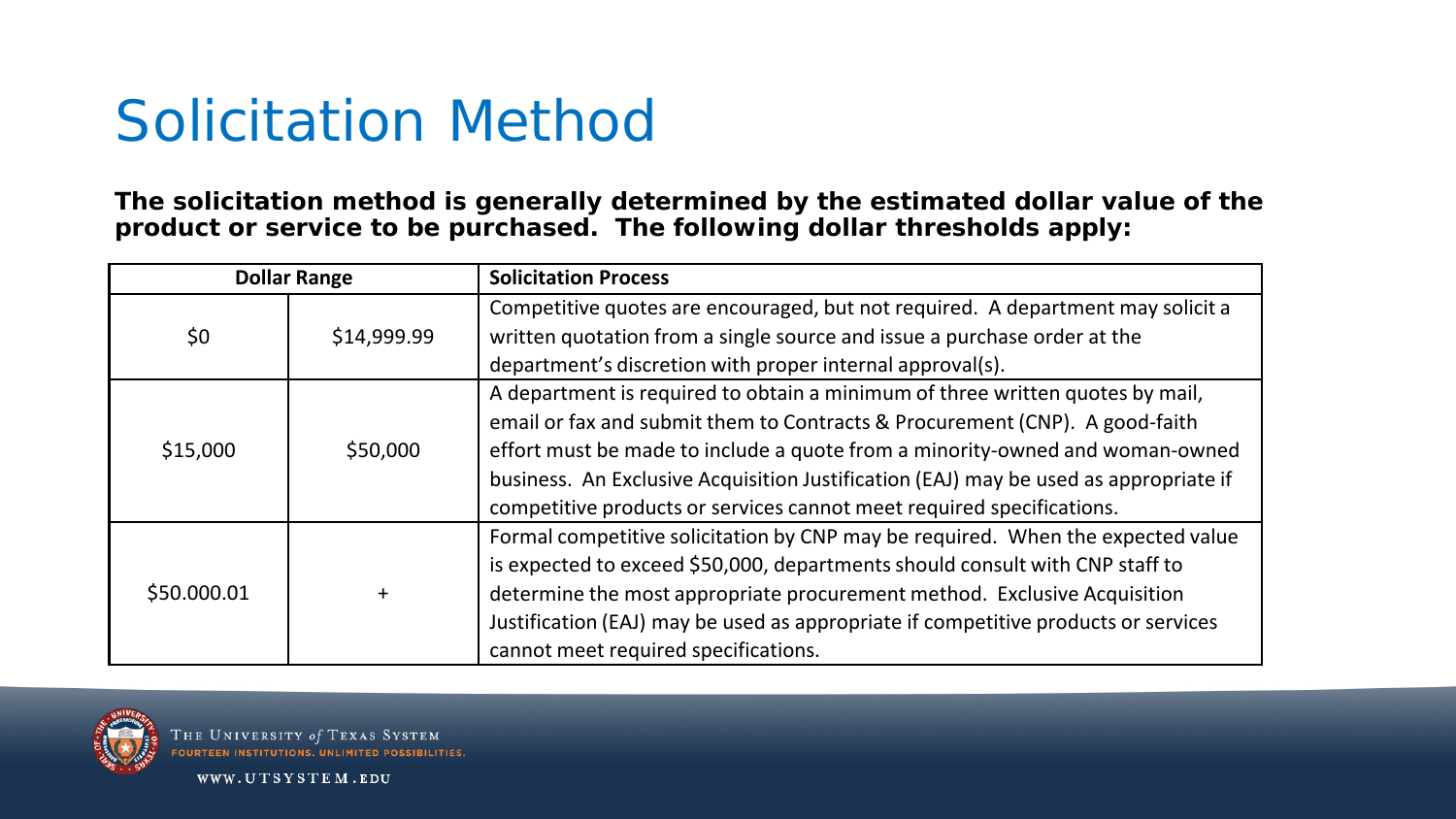# SOLICITATION OF **QUOTES**

#### **The following information should be included on the written quotes from suppliers:**

- o Date of quote and quote number
- o Company name, address and contact information
- o Contact information for person supplying the quote
- o Part number and description of items(s)
- o Pricing and lead time
- o Payment terms
- o FOB (Free on Board) Point of Change of Ownership
	- o Generally "Origin" or "Destination"
- o Freight charges (if appropriate)
- o Existing contract number (if appropriate)



THE UNIVERSITY of TEXAS SYSTEM **FOURTEEN INSTITUTIONS, UNLIMITED POSSIBIL**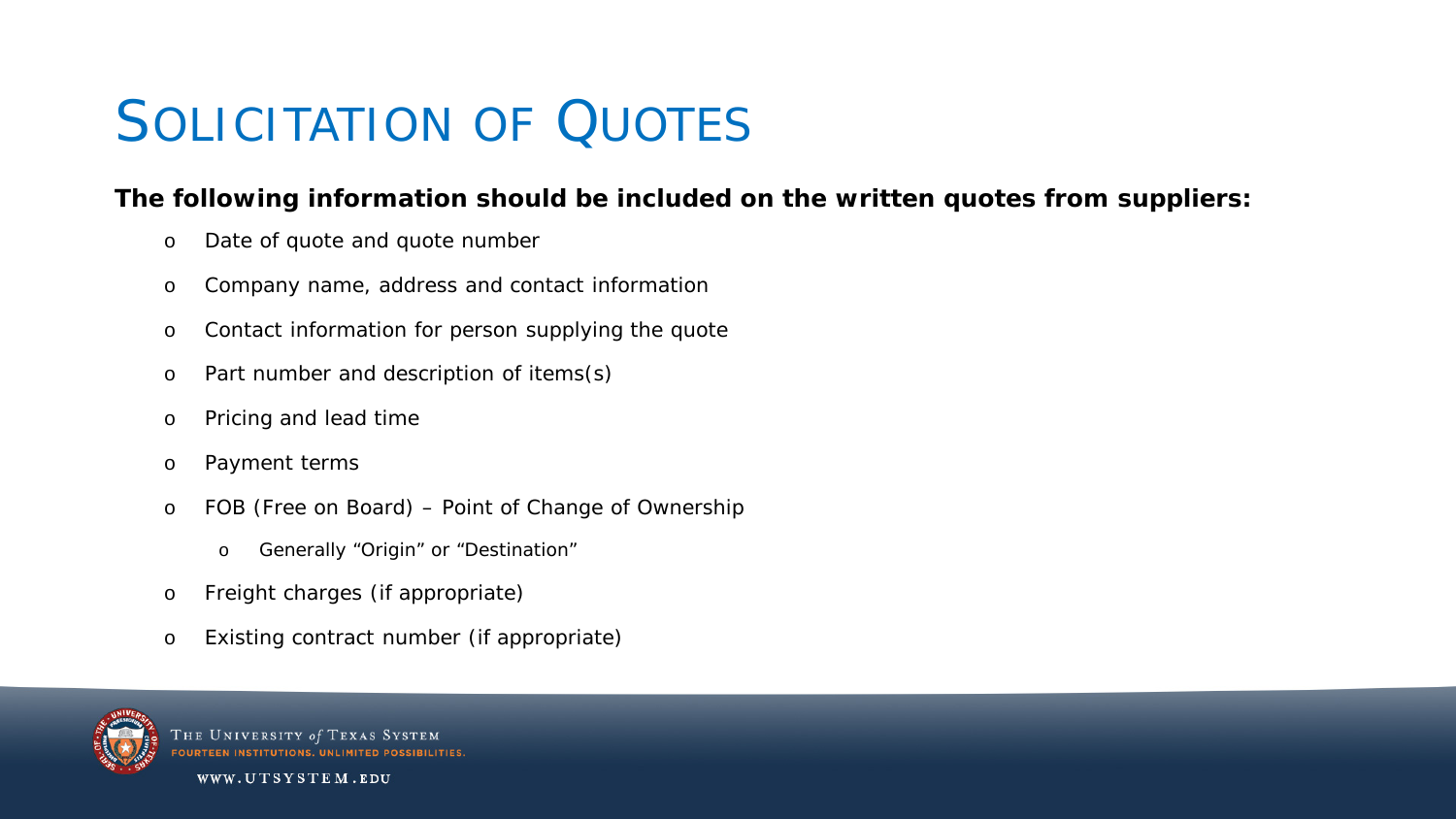### PAYMENT TERMS

- Standard Terms
	- o University refers to the payment terms of the Texas Prompt Payment Act as Net 30
		- Payment of full amount will be made within 30 days of receipt of the invoice or receipt of material or service, whichever is later, not from the date of the invoice.
- Contractor Travel Expenses
	- Contractor must submit receipts and expenses must be in compliance with Texas Comptroller travel expense guidelines
- Payment Term Exceptions
	- o Early payment discounts (example: 2% 10;Net 30)
		- Allows for taking a 2% discount if payment is made within 10 days, otherwise full payment due within 30 days
	- o Prepayments (including partial prepayments)
	- o Progress or milestone payments (based on actual deliverables)
	- o NOTE: Exceptions to University's standard payment terms require approval by CNP **prior** to issuing a purchase order or contract



THE UNIVERSITY of TEXAS SYSTEM **FOURTEEN INSTITUTIONS, UNLIMITED POS**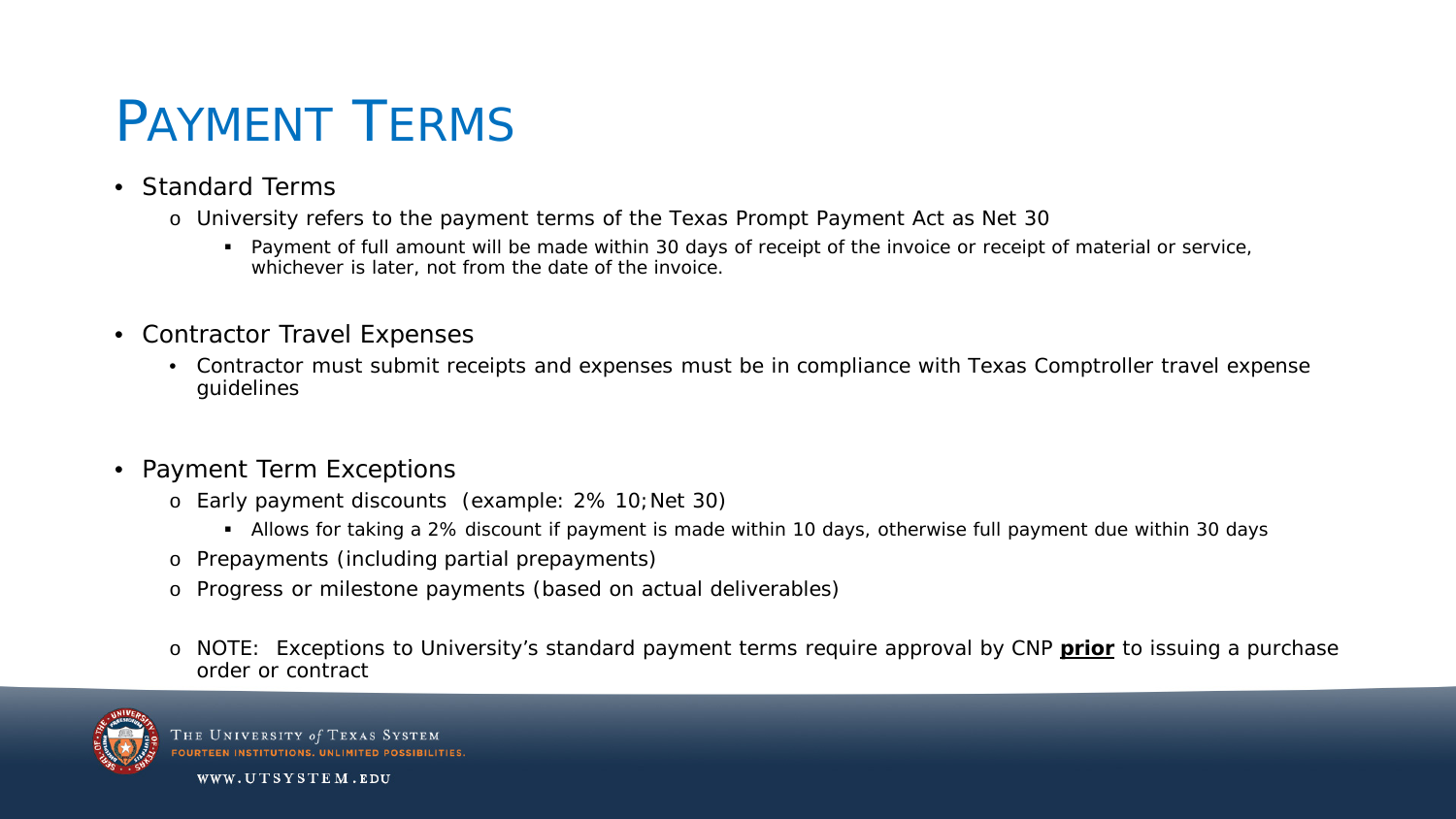### FREIGHT

Cost of Shipping Goods to the University:

- Prepay & Allow
	- Supplier includes cost of shipping in cost of goods
- Prepay & Add
	- Supplier prepays freight & adds it to the invoice
	- Freight should be added as a separate line item on the purchase order
- University does not accept Cash on Delivery (COD) shipments



THE UNIVERSITY of TEXAS **FOURTEEN INSTITUTIONS, U**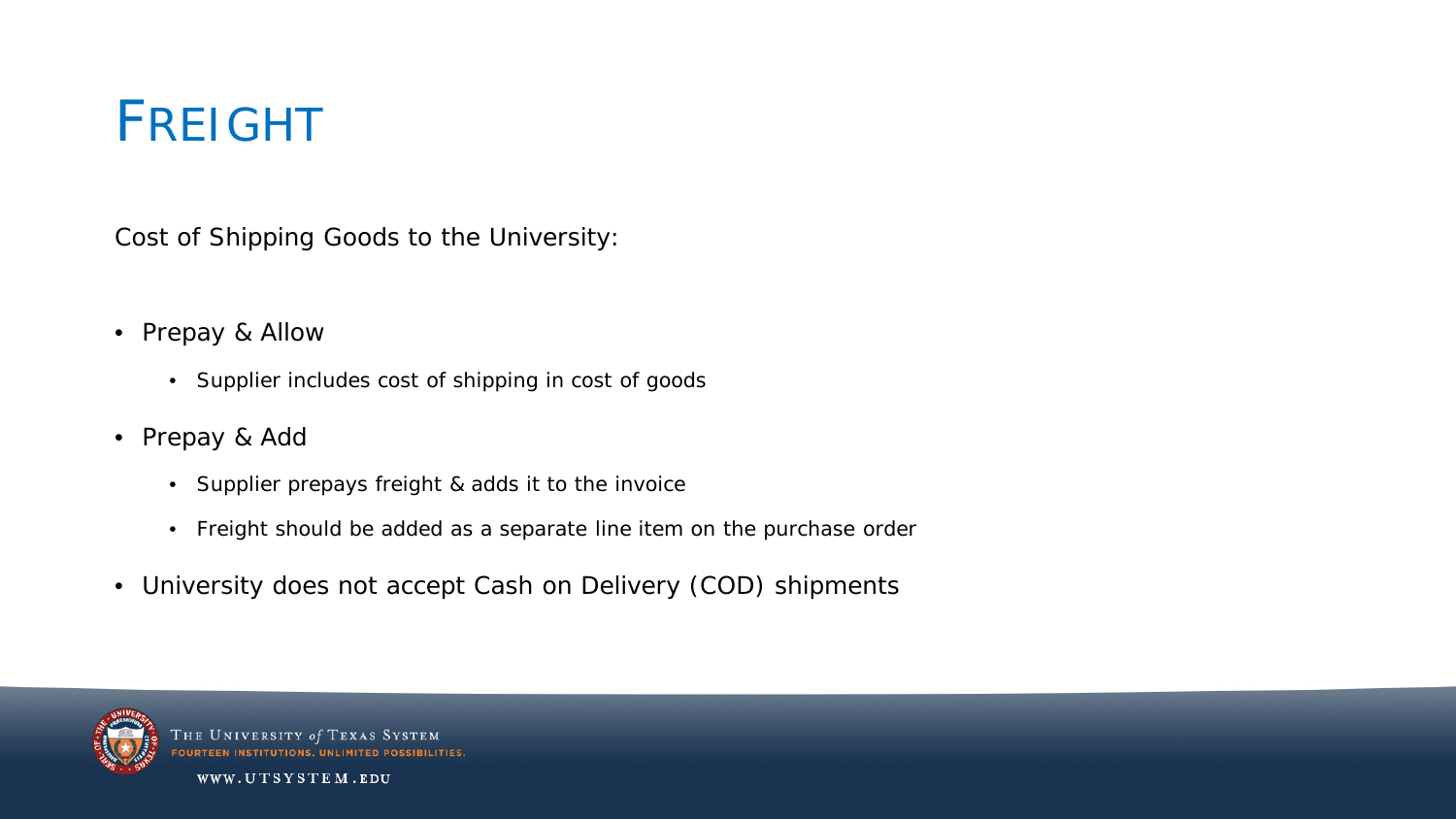#### **OWNERSHIP**

- Free on Board (FOB) terms specify:
	- When the title passes from seller to University
	- Who is responsible for goods while in transit
	- Who is responsible for filing any freight claims
- FOB Destination
	- University-preferred
	- University takes ownership upon delivery & acceptance of the shipment
	- If the goods are lost/damaged in transit, replacement or freight claim resolution is supplier's responsibility
- FOB Origin (Shipping Point)
	- Not recommended, especially for the shipment of equipment or delicate items
	- University takes ownership when supplier releases goods to the carrier
	- If the goods are lost/damaged in transit, University is required to pay for the goods in full
	- University is responsible for filing any freight claims with freight carrier



**THE UNIVERSITY of TEXAS** OURTEEN INSTITUTIONS UNI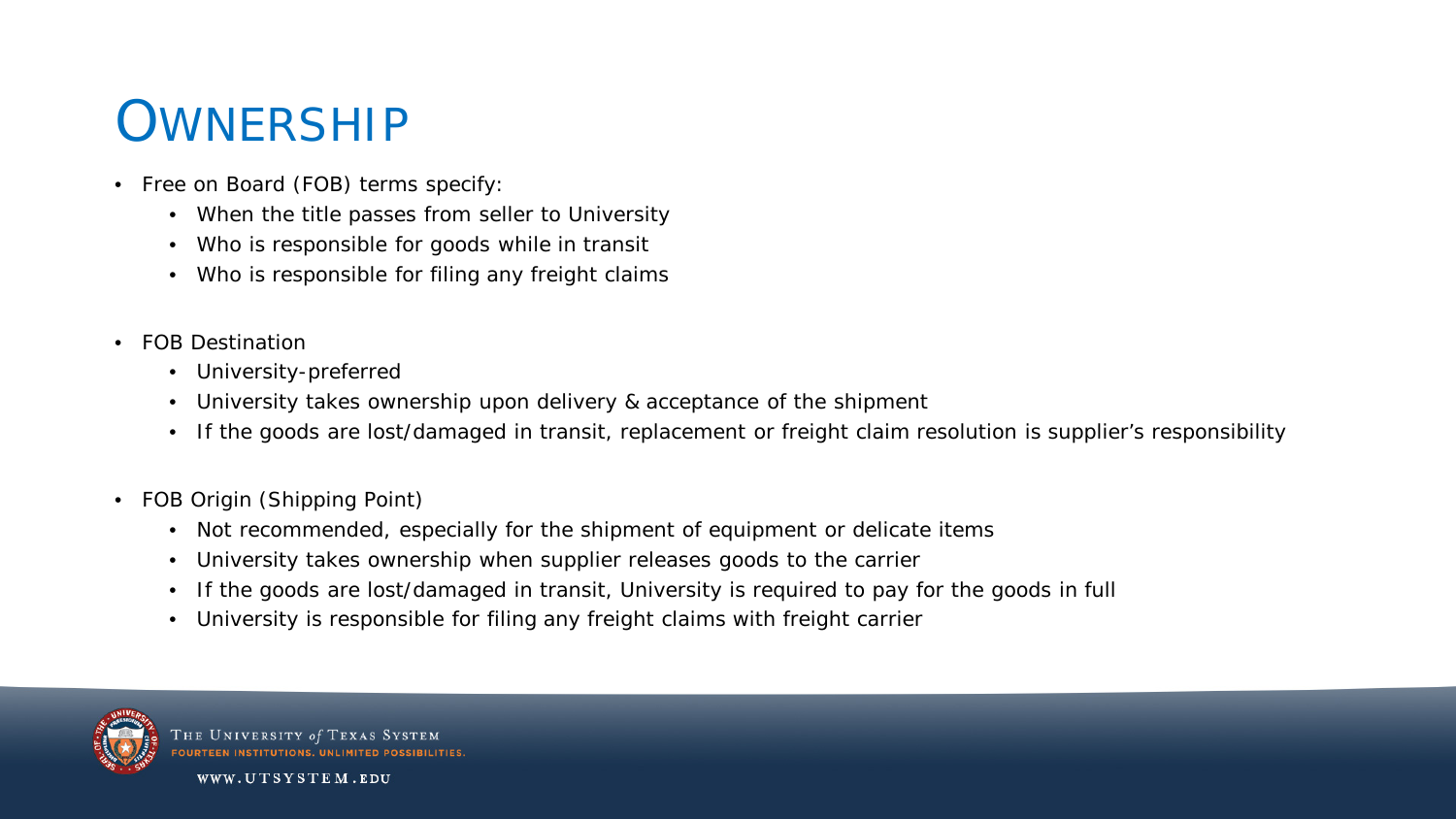Purchasing Process Decision Diagram





THE UNIVERSITY of TEXAS SYSTEM **FOURTEEN INSTITUTIONS. UNLIMITED POSSIBILITIES.**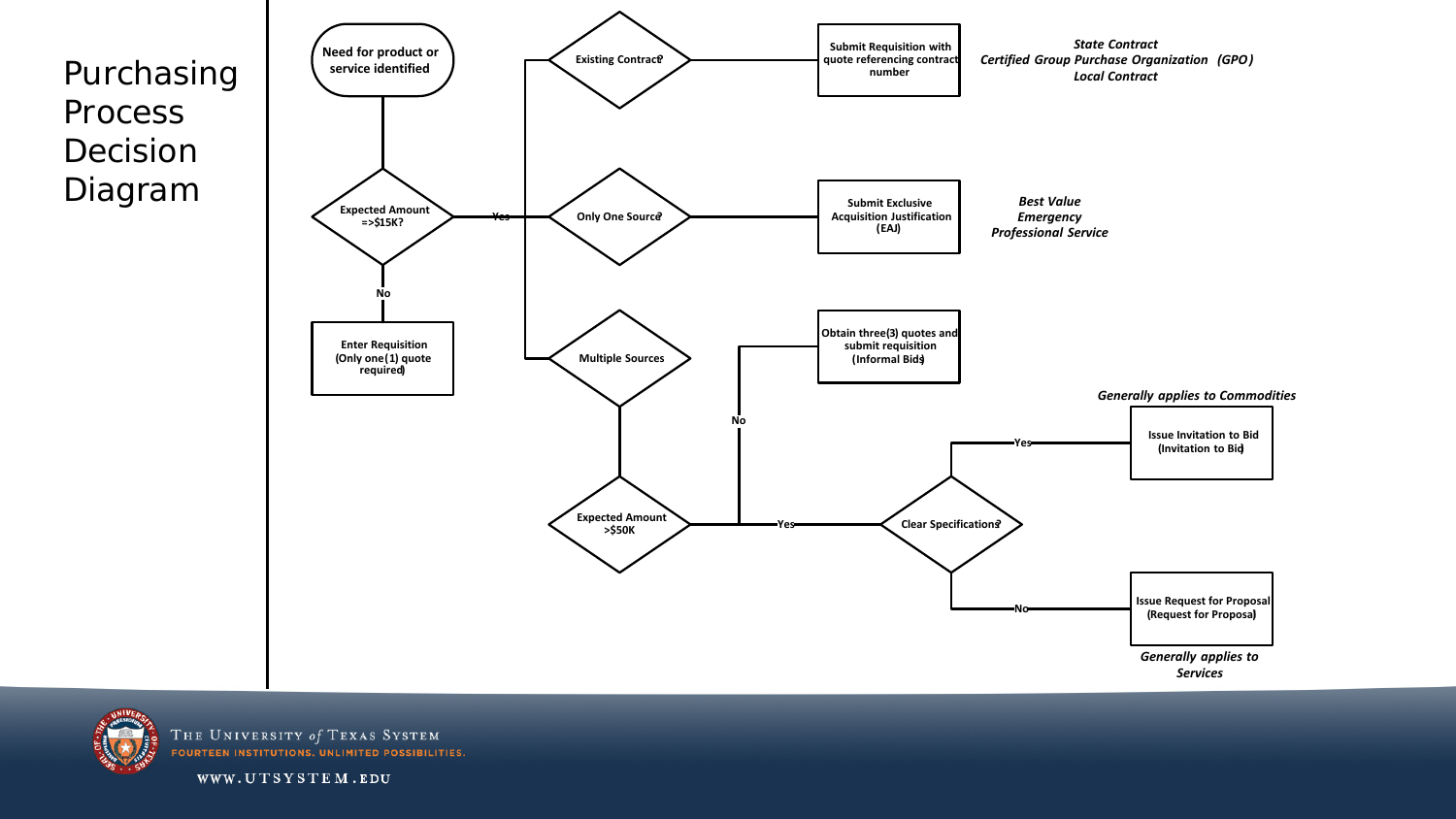#### INFORMAL BIDS

For purchases with a value between \$15,000 and \$50,000

#### **Guidelines:**

- Department obtains at least three **written** quotes
- A "no bid" or "no response" is not an acceptable quote
- Confirm Freight, FOB, payment terms & lead time on all quote
- Department makes a good-faith effort to include a quote from certified HUB vendors
	- Minority-owned, Woman-owned
- Department creates requisition which routes to CNP after departmental/commodity approvals
- Award is generally based on price and delivery



THE UNIVERSITY of TEXAS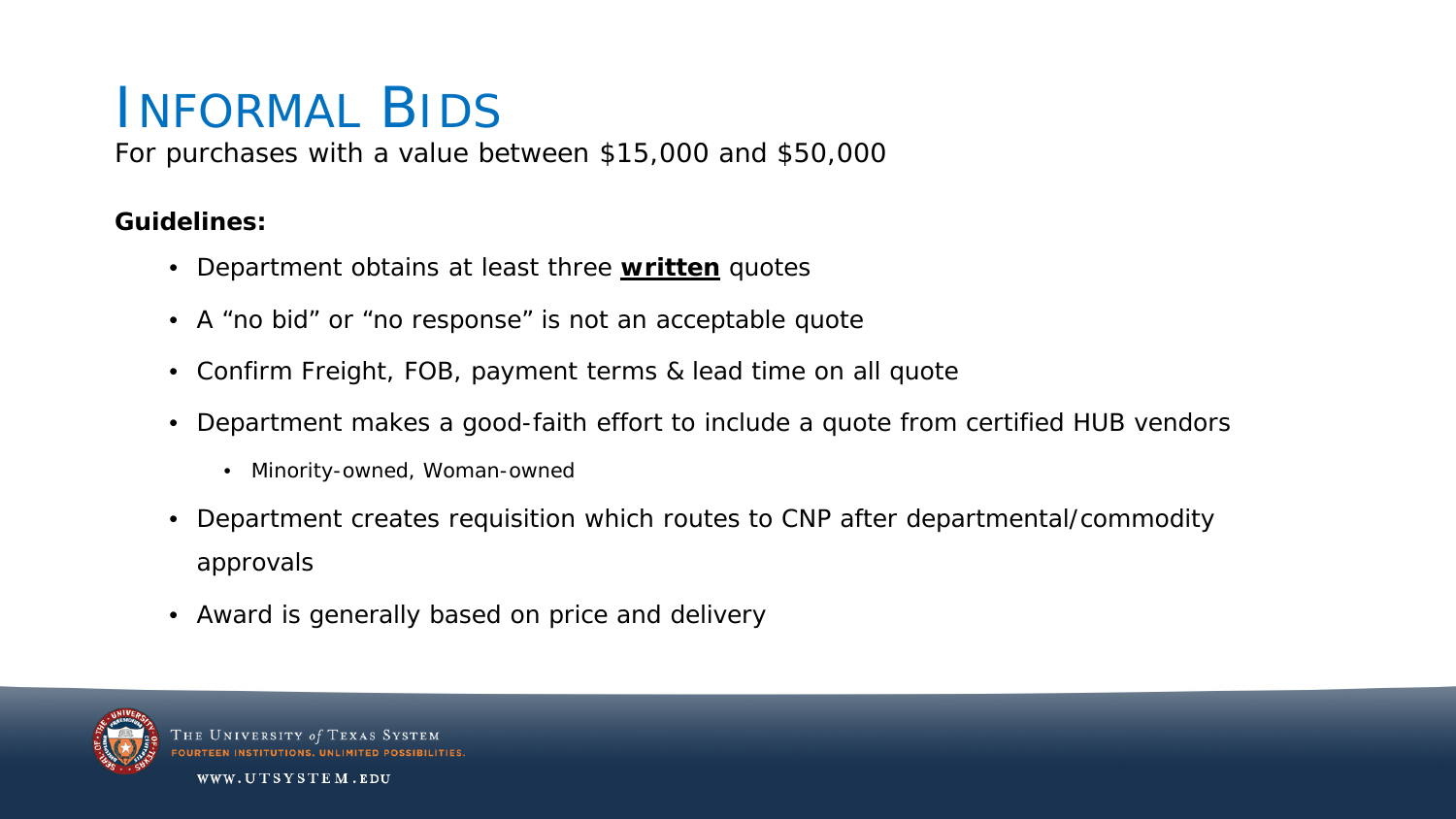#### FORMAL SOLICITATIONS

For purchases with a value greater than \$50,000

- Invitation to Bid (ITB)
	- Generally used for commodities, where specifications are very clear
	- Publically posted (generally 10-14 days)
	- Terms & Conditions generally standard language
	- Award based on best value criteria, but more heavily weighted toward price & delivery
- Request for Proposal (RFP)
	- Generally used for services, where requirements can be generally stated, but variation in supplier offerings exist
	- Publically posted (generally 3-4 weeks based upon complexity)
	- Terms & Conditions generally modified to address specific needs, generally results in negotiation
	- Award based upon best value criteria, with scoring done by department subject matter experts
- Request for Qualification (RFQ) Used to qualify certain suppliers
- Request for Information (RFI) Used to gather information in order to develop Scope of Work for an RFP

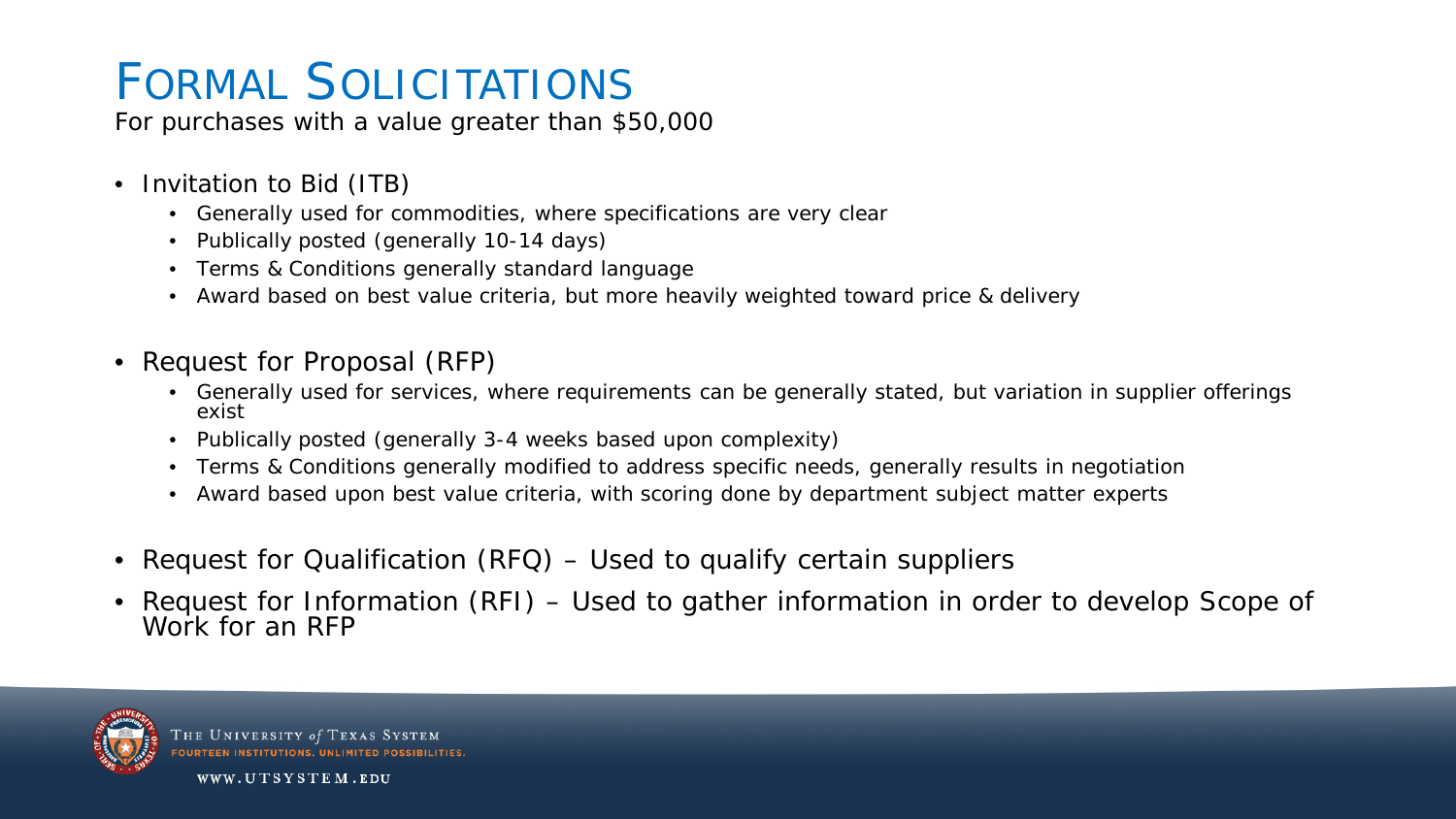## EXISTING CONTRACTS

- Advantage of using existing contracts:
	- Already competitively bid
	- PO/contract terms & conditions have been negotiated
- Regardless of the contract type:
	- Verify that the contract is still valid and has not expired
	- Verify that items and/or services being purchased are covered under the contract
	- Verify that the selected supplier is covered by the contract
	- Contract number should appear on the supplier's quote and be entered on the requisition



HE UNIVERSITY of TEXAS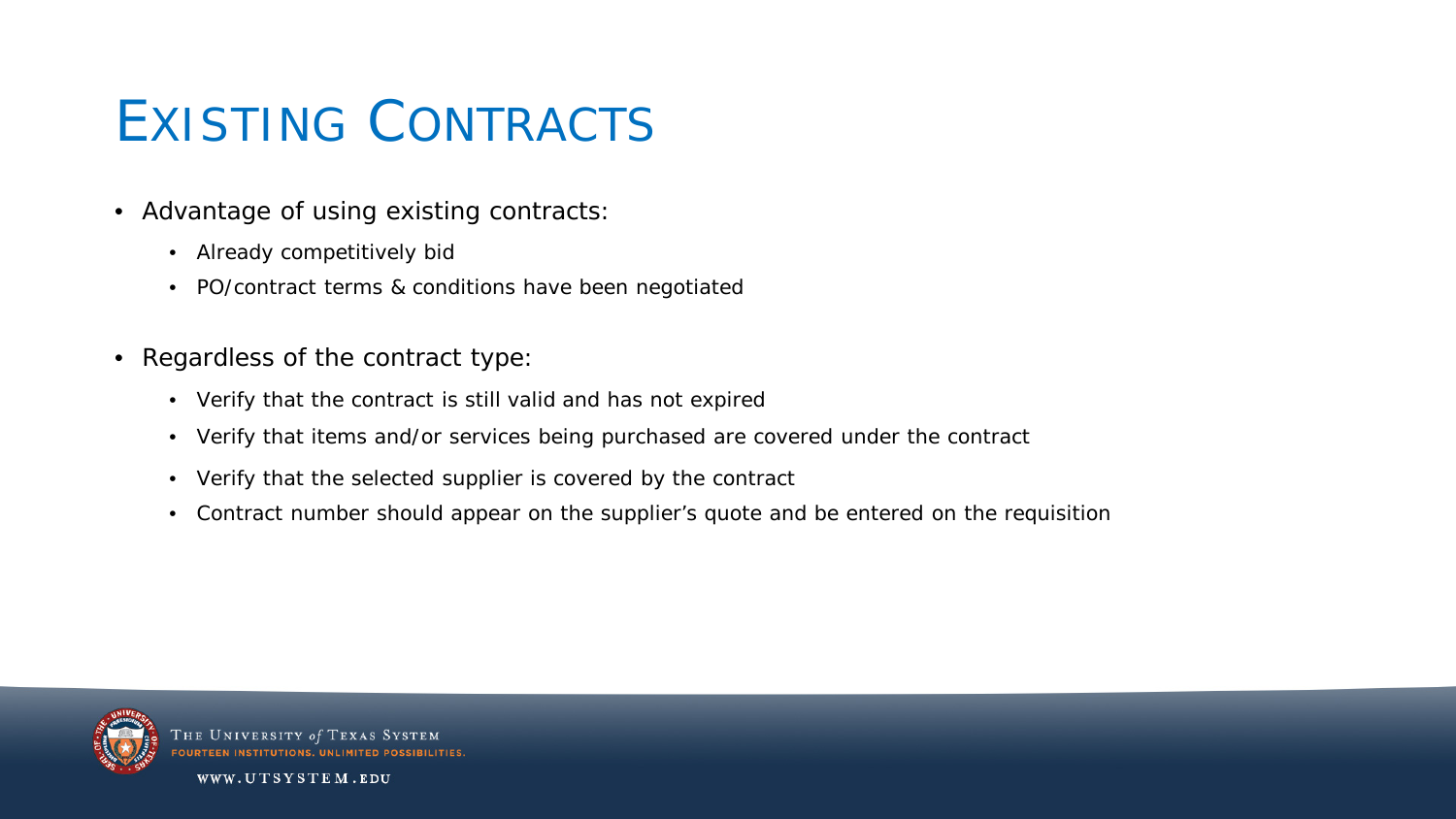#### CERTIFIED STATE & GROUP PURCHASE CONTRACTS

- State:
	- Department of Information Resources (DIR)
	- Texas Comptroller of Public Accounts (TXMAS Texas Multiple Award Schedule)
- Group Purchasing Organizations:
	- The University of Texas System Supply Chain Alliance
	- Purchasing Solutions Alliance (PSA)
	- E&I Cooperative Services, Inc.
	- Region 19 Allied States Cooperative
	- Texas Association of School Board (TASB) "BuyBoard"
	- Premier Health Alliance, LP



**THE UNIVERSITY of**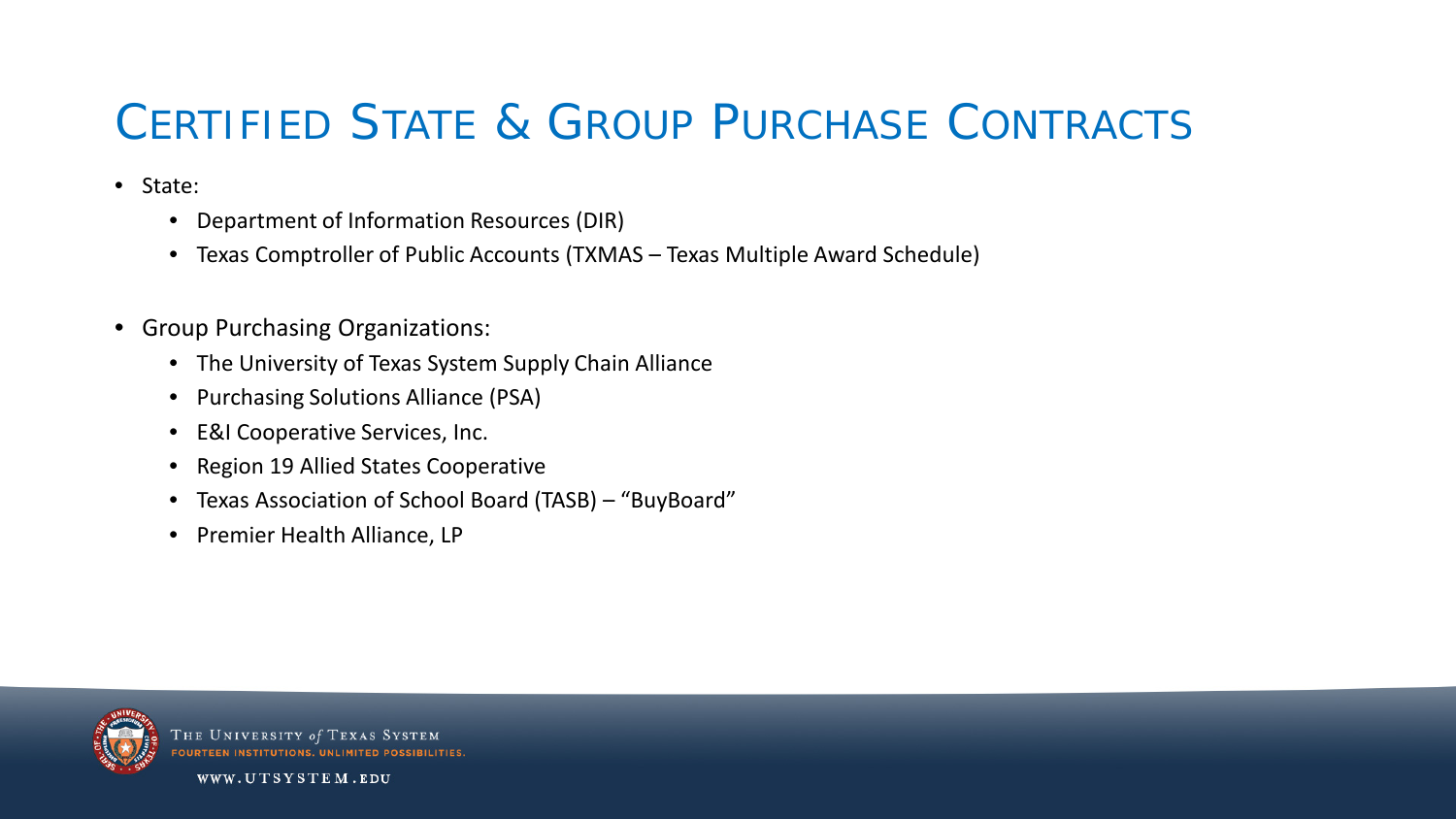| <b>Contract Value or</b><br><b>PO Amount</b>                                                                                                                                                                                                                                                                                                                                                                                                                                                                                                                                                                                                                                                             | <b>Informal Bid</b> | <b>Formal Bid/Proposal</b><br>(ITB/RFP)       | <b>Certified</b><br><b>State Contract</b><br><b>DIR/TXMAS/TPASS</b>                                                                                                                                                                                                                                                                                                                                                                                                                                                                                                                                                                                                       | <b>Certified GPO</b><br>(Alliance/Premier)                                                                                                                                                                                          | <b>Certified GPO</b><br>Other<br>(See Page 2)                                             | <b>Exclusive Acquisition</b><br><b>Justification (EAJ)</b> | <b>BOR Approval</b><br><b>Requirement</b> | <b>Reporting Requirement</b>                                                         |
|----------------------------------------------------------------------------------------------------------------------------------------------------------------------------------------------------------------------------------------------------------------------------------------------------------------------------------------------------------------------------------------------------------------------------------------------------------------------------------------------------------------------------------------------------------------------------------------------------------------------------------------------------------------------------------------------------------|---------------------|-----------------------------------------------|---------------------------------------------------------------------------------------------------------------------------------------------------------------------------------------------------------------------------------------------------------------------------------------------------------------------------------------------------------------------------------------------------------------------------------------------------------------------------------------------------------------------------------------------------------------------------------------------------------------------------------------------------------------------------|-------------------------------------------------------------------------------------------------------------------------------------------------------------------------------------------------------------------------------------|-------------------------------------------------------------------------------------------|------------------------------------------------------------|-------------------------------------------|--------------------------------------------------------------------------------------|
| $<$ \$15,000                                                                                                                                                                                                                                                                                                                                                                                                                                                                                                                                                                                                                                                                                             | <b>NA</b>           | <b>NA</b>                                     | One $(1)$                                                                                                                                                                                                                                                                                                                                                                                                                                                                                                                                                                                                                                                                 | One $(1)$                                                                                                                                                                                                                           | One $(1)$                                                                                 | <b>NA</b>                                                  | <b>NA</b>                                 | Transparency Report                                                                  |
| \$15,000 - \$50,000                                                                                                                                                                                                                                                                                                                                                                                                                                                                                                                                                                                                                                                                                      | Three (3)           | <b>NA</b>                                     | Three $(3)^1$                                                                                                                                                                                                                                                                                                                                                                                                                                                                                                                                                                                                                                                             | One $(1)$                                                                                                                                                                                                                           | Three $(3)^1$                                                                             | One $(1)$                                                  | <b>NA</b>                                 | Transparency Report                                                                  |
| \$50,000 - \$1M                                                                                                                                                                                                                                                                                                                                                                                                                                                                                                                                                                                                                                                                                          | <b>NA</b>           | ITB/RFP                                       | Three $(3)^1$                                                                                                                                                                                                                                                                                                                                                                                                                                                                                                                                                                                                                                                             | One $(1)$                                                                                                                                                                                                                           | Three $(3)^1$                                                                             | One $(1)$                                                  | <b>NA</b>                                 | Transparency Report<br>LBB Report (State Funds)                                      |
| >51M                                                                                                                                                                                                                                                                                                                                                                                                                                                                                                                                                                                                                                                                                                     | <b>NA</b>           | ITB/RFP<br>BOR Approval Required <sup>2</sup> | Three $(3)^1$<br>OBA Approval Required <sup>2</sup><br>BOR Approval Required <sup>2</sup>                                                                                                                                                                                                                                                                                                                                                                                                                                                                                                                                                                                 | Alliance - One (1)<br>Premier - One (1) up<br>to threshold below <sup>2</sup><br>Premier - Three (3)<br>above the threshold<br>below <sup>2</sup><br>OBA Approval Required <sup>2</sup><br><b>BOR Approval Required<sup>2</sup></b> | Three $(3)^1$<br>OBA Approval Required <sup>2</sup><br>BOR Approval Required <sup>2</sup> | One $(1)$<br>BOR Approval Required <sup>2</sup>            | Yes <sup>2</sup>                          | Transparency Report<br>LBB Report (IT or State Funds)<br><b>BOR Quarterly Report</b> |
| <sup>1</sup> Quote/Proposal Notes (Specific to State Contract & GPO Purchases other than Alliance)<br>If only two suppliers in a category, document & proceed without further justification<br>• If only one supplier in a category:<br>EAI not required for Premier, E&I, State Contracts<br>All other GPO contracts:<br>• Confirm & document that valid procurement was completed, or<br>• Complete EAI<br>• Commodities {\$15K-\$50K}-Schools/Departments may obtain quotations {valid for 20 days}<br>• Commodities (>\$50K) – Purchasing obtains quotations (Schools/Departments provide<br>specifications)<br>• Services {>\$15K} - Purchasing obtains proposals {Schools/Departments provide SOW} |                     |                                               | <sup>2</sup> Board of Regent Approval Notes<br>. Submit to the UT System Office of Business Affairs (OBA)<br>• State Contract, Other GPO: >\$1M<br>• Alliance & Premier: Per thresholds below {Alliance submits for their contracts}<br>Board of Regents Approval (Consent Agenda)<br>• ITB/RFP/EAI: >\$1M with exceptions as identified in Regents Rule 10501<br>• GPO/State Contracts: Per threshold below with exceptions as identified in Regents Rule 10501<br>· Group Purchase thresholds:<br>• Tier I - \$1.0M (UTPB, UTRGV, UTT, UTHSCT)<br>• Tier II-\$2.0M (UTA, UTD, UTEP, UTSA)<br>• Tier III-\$3.0M {UTAUS, UTHSCH, UTHSCSA, UTMB, UTSWMC, UTMDA, UT System} |                                                                                                                                                                                                                                     |                                                                                           |                                                            |                                           |                                                                                      |



THE UNIVERSITY of TEXAS SYSTEM<br>fourteen institutions, unlimited possibilities,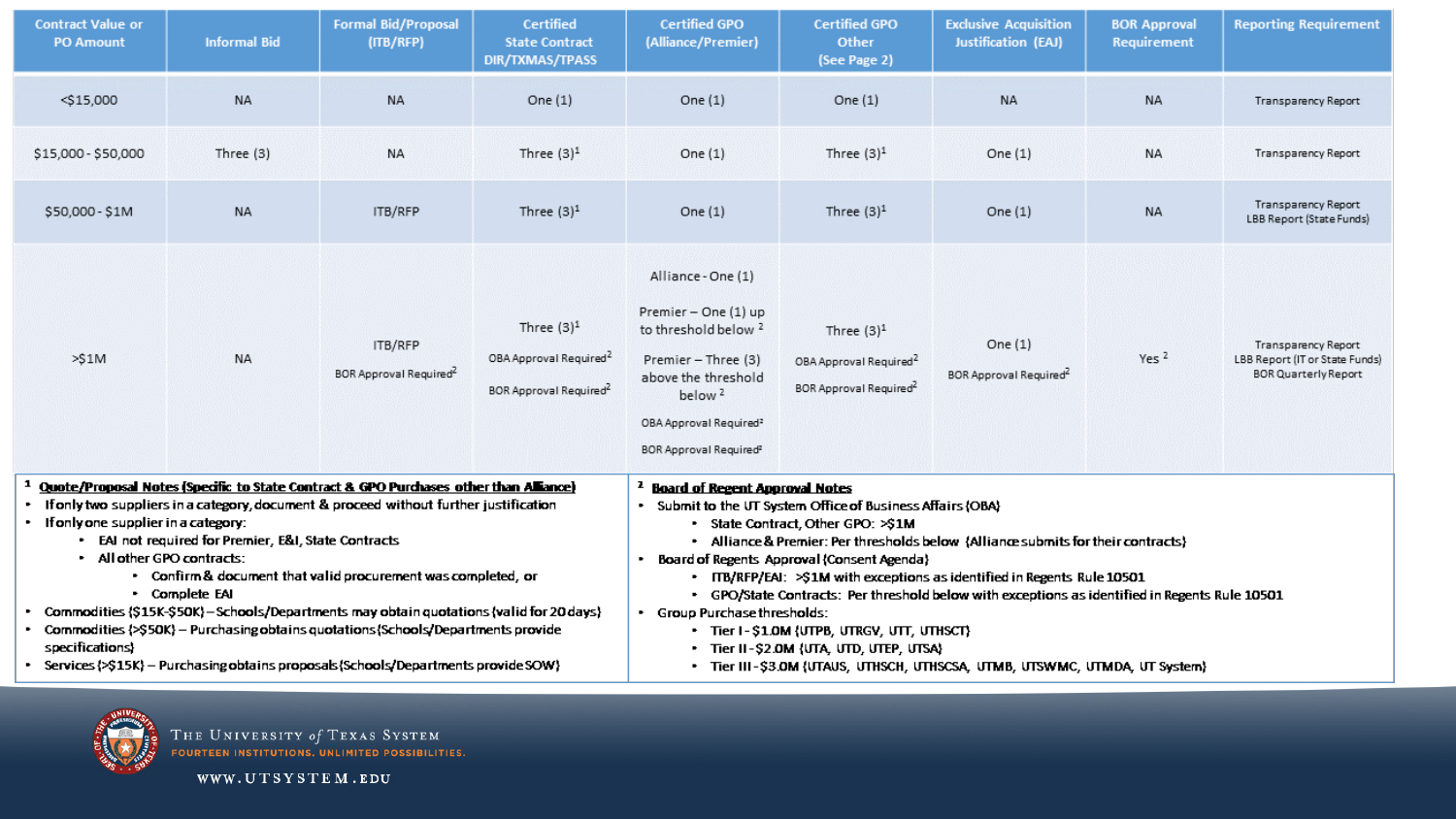#### EXCLUSIVE ACOUISITION PURCHASES

- Most purchases are made on a competitive basis
- However, sometimes competition does not exist or it is in the University's best interest to use a product or service from a particular supplier
- Type of Exclusive Acquisitions
	- Proprietary/Best Value
	- **Emergency Purchase**
	- Professional Services
- Justification for Exclusive Acquisition required
	- Signed by request originator plus department administrative manager
	- Approved by CNP staff plus CNP Director



THE UNIVERSITY of TEXAS SYSTEM OURTEEN INSTITUTIONS, UNLIMITED POSSIBILITIES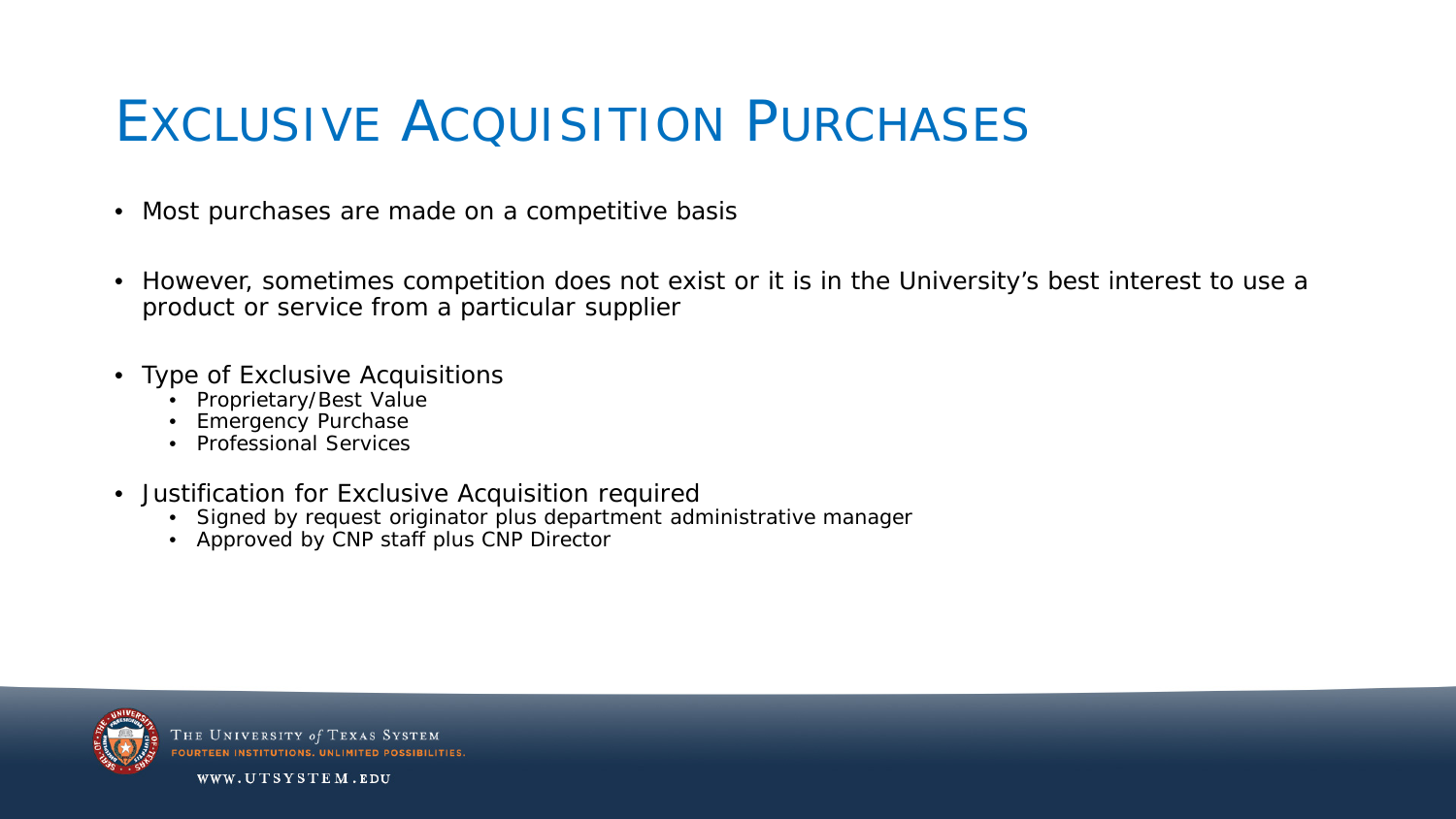|                                                                                                                                                   |                                                                                   | Estimated Dollar Amount:<br>Today's Date:<br>July 28, 2015<br>\$36,594.00 |                            |  |  |
|---------------------------------------------------------------------------------------------------------------------------------------------------|-----------------------------------------------------------------------------------|---------------------------------------------------------------------------|----------------------------|--|--|
| Select anticipated contract type:                                                                                                                 |                                                                                   |                                                                           |                            |  |  |
|                                                                                                                                                   | <b>Business Contract</b>                                                          | ⊠<br>Purchase Order (PO)                                                  | Document ID #: 20PB4123456 |  |  |
|                                                                                                                                                   |                                                                                   |                                                                           |                            |  |  |
| <b>CONTACT INFORMATION</b>                                                                                                                        |                                                                                   |                                                                           |                            |  |  |
|                                                                                                                                                   | DEPARTMENT INFORMATION                                                            |                                                                           | SUPPLIER INFORMATION       |  |  |
| Department                                                                                                                                        | Name of Department or Unit                                                        | Supplier Name:                                                            | Equipment Vendor, Inc.     |  |  |
| Name:                                                                                                                                             |                                                                                   |                                                                           |                            |  |  |
| Contact Name:                                                                                                                                     | <b>John Smith</b>                                                                 | Contact Name:                                                             | <b>Mary Jones</b>          |  |  |
| Campus Phone:                                                                                                                                     | 512-471-1234                                                                      |                                                                           | Phone:<br>512-123-4567     |  |  |
| Email Address:                                                                                                                                    | johnsmith@utexas.edu                                                              | Email Address:                                                            | mjones@equipmentvendor.com |  |  |
| <b>TYPE OF JUSTIFICATION</b>                                                                                                                      |                                                                                   |                                                                           |                            |  |  |
|                                                                                                                                                   | <b>Proprietary and Best Value:</b> (as defined in Texas Education Code 51.9335 b) |                                                                           |                            |  |  |
| $\boxtimes$<br>Only known supplier that meets your "definition of scope." (Complete sections A and B.)                                            |                                                                                   |                                                                           |                            |  |  |
| Emergency:                                                                                                                                        |                                                                                   |                                                                           |                            |  |  |
| A purchase for which delay would create a hazard to life, health, safety, welfare or property.                                                    |                                                                                   |                                                                           |                            |  |  |
| (Complete sections A and C.)                                                                                                                      |                                                                                   |                                                                           |                            |  |  |
| Professional Services: (as defined in Texas Government Code 2254.002, e.g. Architects, Engineers, RNs, CPAs, Physicians, Land<br>Surveyors, etc.) |                                                                                   |                                                                           |                            |  |  |
|                                                                                                                                                   |                                                                                   |                                                                           |                            |  |  |



THE UNIVERSITY of TEXAS SYSTEM<br>FOURTEEN INSTITUTIONS. UNLIMITED POSSIBILITIES.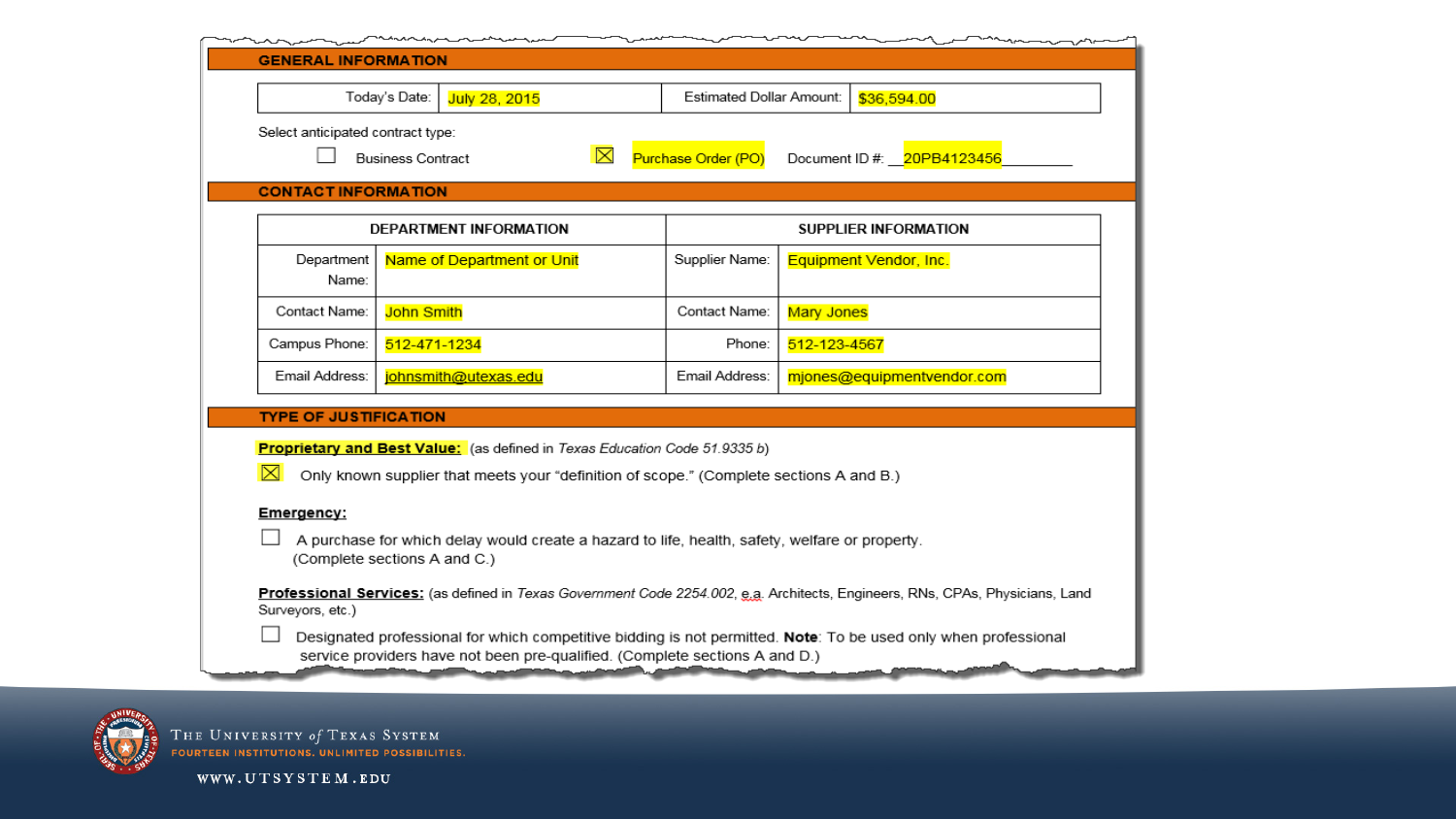



THE UNIVERSITY of TEXAS SYSTEM **FOURTEEN INSTITUTIONS. UNLIMITED POSSIBILITIES.**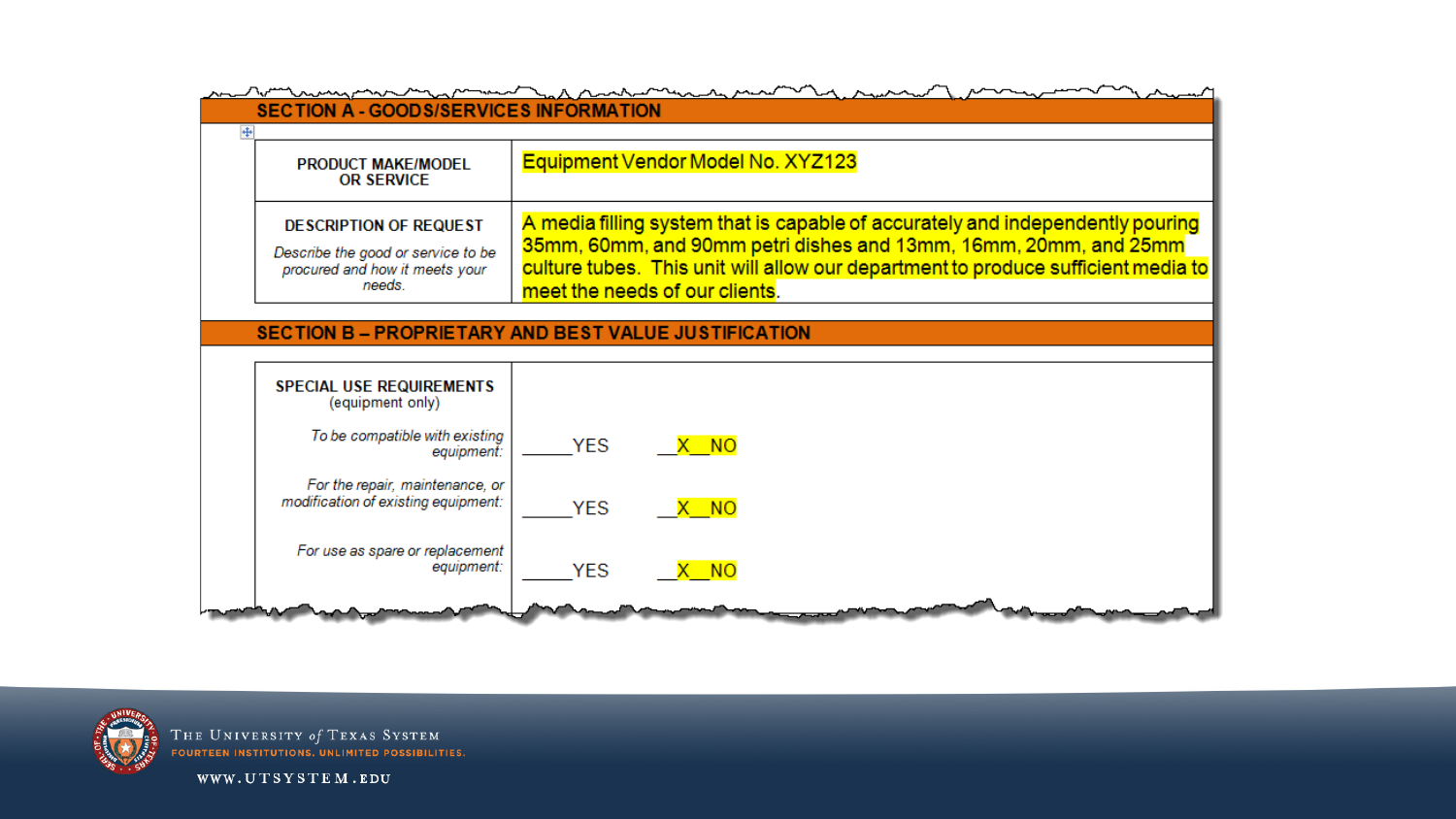| This unit has two unique features that are required by our department:<br><b>REQUIRED FEATURES</b><br>1. Capable of independent culture tube preparation - without a pourer,<br>List the specific feature(s) or<br>characteristic(s) that are required.<br>which are unique to the good or<br>is then dependent on the skill and speed of the handler.<br>service provided by this supplier.<br>Describe the importance of the<br>unique feature(s) as it applies to the<br>be poured by hand which is a time consuming process that carries<br>intended use and project goals.<br>contamination risks.<br>Describe how the selected supplier<br>meets these requirements.<br>to producing the volume of media required in the allotted time frames.<br>Equipment Vendor model XYZ123 meets all of the requirements.<br>While researching automatic plate pourers, we looked at 3 other units that<br><b>EVALUATION OF OTHER</b><br><b>SOURCES</b><br>ultimately did not meet our requirements:<br>List other sources that were<br>evaluated (including the names,<br>35mm petri dishes.<br>manufacturers, model numbers, etc.)<br>and state the reason they were found<br>to be unsatisfactory for the intended<br>handle 35mm petri dishes.<br>use or in meeting project goals.<br>(Attach copies of any quotes<br>collected from other suppliers, if<br>handle 35mm petri dishes.<br>applicable.)<br>Without this unit, we are not able to handle 35mm plate requests. This is<br><b>RISK ELEMENTS</b><br>detrimental to the labs we serve. Also, we would be forced to pour culture<br>Describe any substantial risks that<br>could not be overcome if the product |                                      | $\overbrace{ }$                                                                                                                                                                                                                                                                                                  |
|------------------------------------------------------------------------------------------------------------------------------------------------------------------------------------------------------------------------------------------------------------------------------------------------------------------------------------------------------------------------------------------------------------------------------------------------------------------------------------------------------------------------------------------------------------------------------------------------------------------------------------------------------------------------------------------------------------------------------------------------------------------------------------------------------------------------------------------------------------------------------------------------------------------------------------------------------------------------------------------------------------------------------------------------------------------------------------------------------------------------------------------------------------------------------------------------------------------------------------------------------------------------------------------------------------------------------------------------------------------------------------------------------------------------------------------------------------------------------------------------------------------------------------------------------------------------------------------------------------------------------------------------------------------------|--------------------------------------|------------------------------------------------------------------------------------------------------------------------------------------------------------------------------------------------------------------------------------------------------------------------------------------------------------------|
|                                                                                                                                                                                                                                                                                                                                                                                                                                                                                                                                                                                                                                                                                                                                                                                                                                                                                                                                                                                                                                                                                                                                                                                                                                                                                                                                                                                                                                                                                                                                                                                                                                                                        |                                      |                                                                                                                                                                                                                                                                                                                  |
|                                                                                                                                                                                                                                                                                                                                                                                                                                                                                                                                                                                                                                                                                                                                                                                                                                                                                                                                                                                                                                                                                                                                                                                                                                                                                                                                                                                                                                                                                                                                                                                                                                                                        |                                      | these must be prepared using a machine operated by a handler which<br>2. Capable of handling 35mm petri dishes - without a pourer, these must<br>One of our primary functions is to provide media plates and tubes to the labs<br>we serve. Having a system that is capable of hands-free operation is essential |
|                                                                                                                                                                                                                                                                                                                                                                                                                                                                                                                                                                                                                                                                                                                                                                                                                                                                                                                                                                                                                                                                                                                                                                                                                                                                                                                                                                                                                                                                                                                                                                                                                                                                        |                                      |                                                                                                                                                                                                                                                                                                                  |
|                                                                                                                                                                                                                                                                                                                                                                                                                                                                                                                                                                                                                                                                                                                                                                                                                                                                                                                                                                                                                                                                                                                                                                                                                                                                                                                                                                                                                                                                                                                                                                                                                                                                        |                                      | 1. Vendor B model ABC - not able to independently pour tubes or handle<br>2. Vendor C model DEF - able to independently pour tubes but not able to<br>3. Vendor D model XYZ - not able to independently pour tubes but able to                                                                                   |
| load, we would not be able to fill all the orders requested by our clients.<br>supplier.                                                                                                                                                                                                                                                                                                                                                                                                                                                                                                                                                                                                                                                                                                                                                                                                                                                                                                                                                                                                                                                                                                                                                                                                                                                                                                                                                                                                                                                                                                                                                                               | or service was procured from another | tubes by hand which is a time consuming process. Given our increasing work                                                                                                                                                                                                                                       |



THE UNIVERSITY of TEXAS SYSTEM<br>FOURTEEN INSTITUTIONS. UNLIMITED POSSIBILITIES.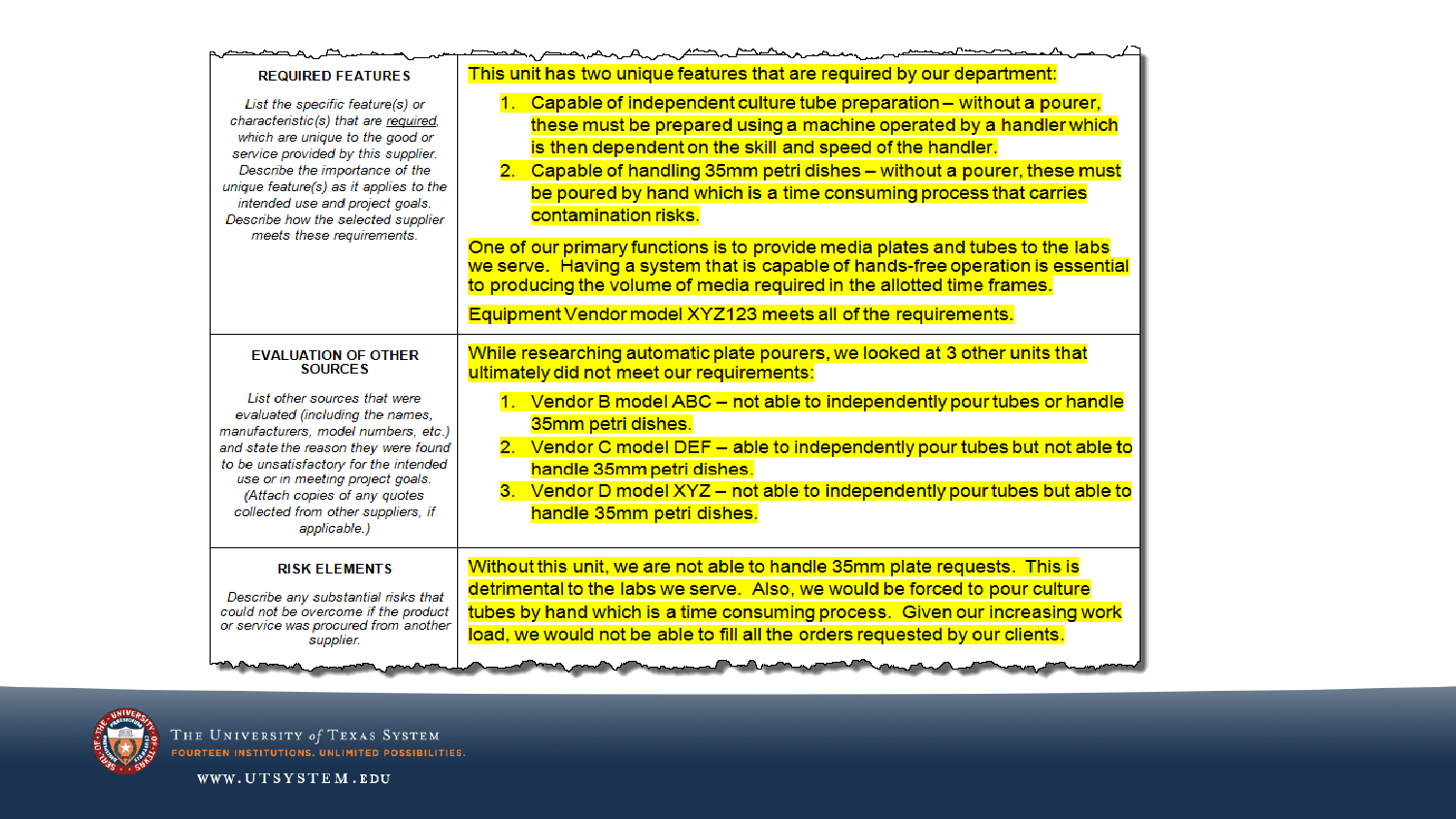| <b>CONFLICT OF INTEREST STATEMENT</b>                                                                                                                                                                                                                                                                                                                                                                                                                                                                                                                                                                         |        |
|---------------------------------------------------------------------------------------------------------------------------------------------------------------------------------------------------------------------------------------------------------------------------------------------------------------------------------------------------------------------------------------------------------------------------------------------------------------------------------------------------------------------------------------------------------------------------------------------------------------|--------|
| $+$<br>John Smith <b>Smith</b> , the undersigned, hereby certify that the following statements are true and correct<br>L<br>and that I understand and agree to be bound by the commitments contained herein. I am acting on my own accord and<br>am not acting under duress. I am not currently employed by, nor am I receiving any compensation from, nor have I been<br>the recipient of any present or future economic opportunity, employment, gift, loan, gratuity, special discount, trip, favor, or<br>service in connection with this supplier in return for favorable consideration of this request. |        |
| <mark>John Fmith</mark><br>Primary User) Date: ________7/28/15<br>Primary User)<br>Signature:                                                                                                                                                                                                                                                                                                                                                                                                                                                                                                                 | $\Box$ |
| Title: <b>Professor</b>                                                                                                                                                                                                                                                                                                                                                                                                                                                                                                                                                                                       |        |
| (Note: Texas Government Code, Chapter 572, Subchapter C, Sec. 572.069 - CERTAIN EMPLOYMENT FOR FORMER STATE OFFICER OR<br>EMPLOYEE RESTRICTED. A former state officer or employee of a state agency who during the period of state service or employment participated on<br>behalf of a state agency in a procurement or contract negotiation involving a person may not accept employment from that person before the second<br>anniversary of the date the officer's or employee's service or employment with the state agency ceased.)                                                                     |        |
| DEPARTMENT APPROVAL - Dean/Chair/Business Officer*                                                                                                                                                                                                                                                                                                                                                                                                                                                                                                                                                            |        |
| By signing below, the department certifies that the information submitted on this form has been reviewed and this<br>purchase has departmental approval. The final determination of approval shall be made by the Purchasing Office.                                                                                                                                                                                                                                                                                                                                                                          |        |
| $J$ a vve $J$ M $i$ ller<br>(Dean/Department Head/Business Officer)<br>Signature:                                                                                                                                                                                                                                                                                                                                                                                                                                                                                                                             |        |
| Printed Name: <b>Department of Service State Miller Contract Contract Contract Contract Contract Contract Contract Contract Contract Contract Contract Contract Contract Contract Contract Contract Contract Contract Contract</b><br>(Dean/Department Head/Business Officer)                                                                                                                                                                                                                                                                                                                                 |        |
| Title: <b>Community Community Department Chair Chair Community Community Community Community</b> Community Community                                                                                                                                                                                                                                                                                                                                                                                                                                                                                          |        |
| *Departmental approver must be senior to the primary user.                                                                                                                                                                                                                                                                                                                                                                                                                                                                                                                                                    |        |
| (Note: Texas Government Code Chapter 572, Subchapter C, Sec. 572.069 – CERTAIN EMPLOYMENT FOR FORMER STATE OFFICER OR<br>EMPLOYEE RESTRICTED. A former state officer or employee of a state agency who during the period of state service or employment participated on<br>behalf of a state agency in a procurement or contract negotiation involving a person may not accept employment from that person before the second<br>anniversary of the date the officer's or employee's service or employment with the state agency ceased.)                                                                      |        |
|                                                                                                                                                                                                                                                                                                                                                                                                                                                                                                                                                                                                               |        |



THE UNIVERSITY of TEXAS SYSTEM<br>Fourteen institutions, unlimited possibilities,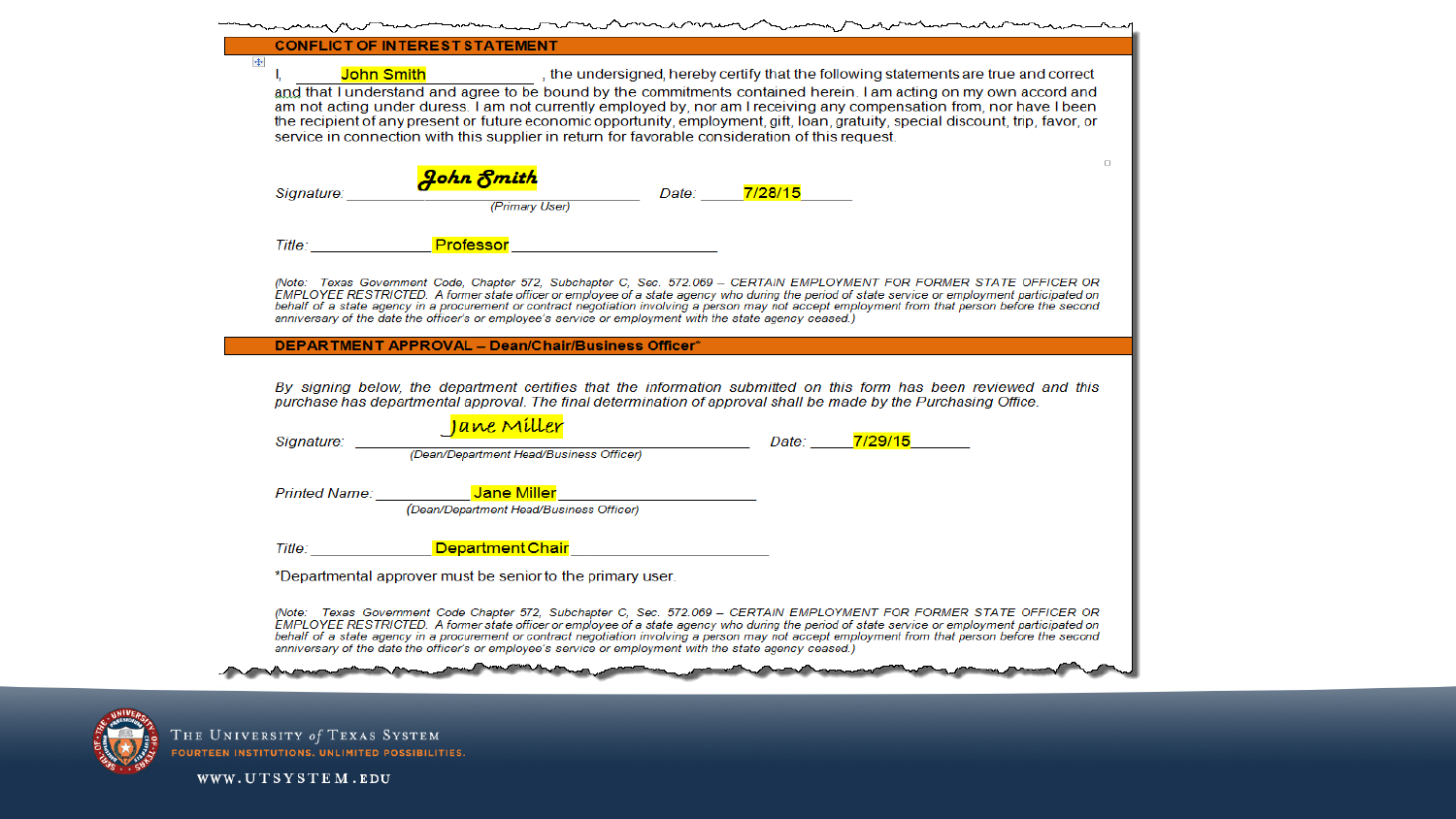#### EMERGENCY PURCHASES

- Result of an unforeseen circumstance
- Requires immediate response to prevent financial or operational damage
	- Not failure to plan on the part of the requesting department
- Complete Sections A and C of Exclusive Acquisition Justification Form
	- Nature and cause of the emergency
	- Financial or operational damage and ongoing risk
	- Why the need was not or could not be anticipated
	- Reason and process used for selecting the supplier



HE UNIVERSITY of TEXAS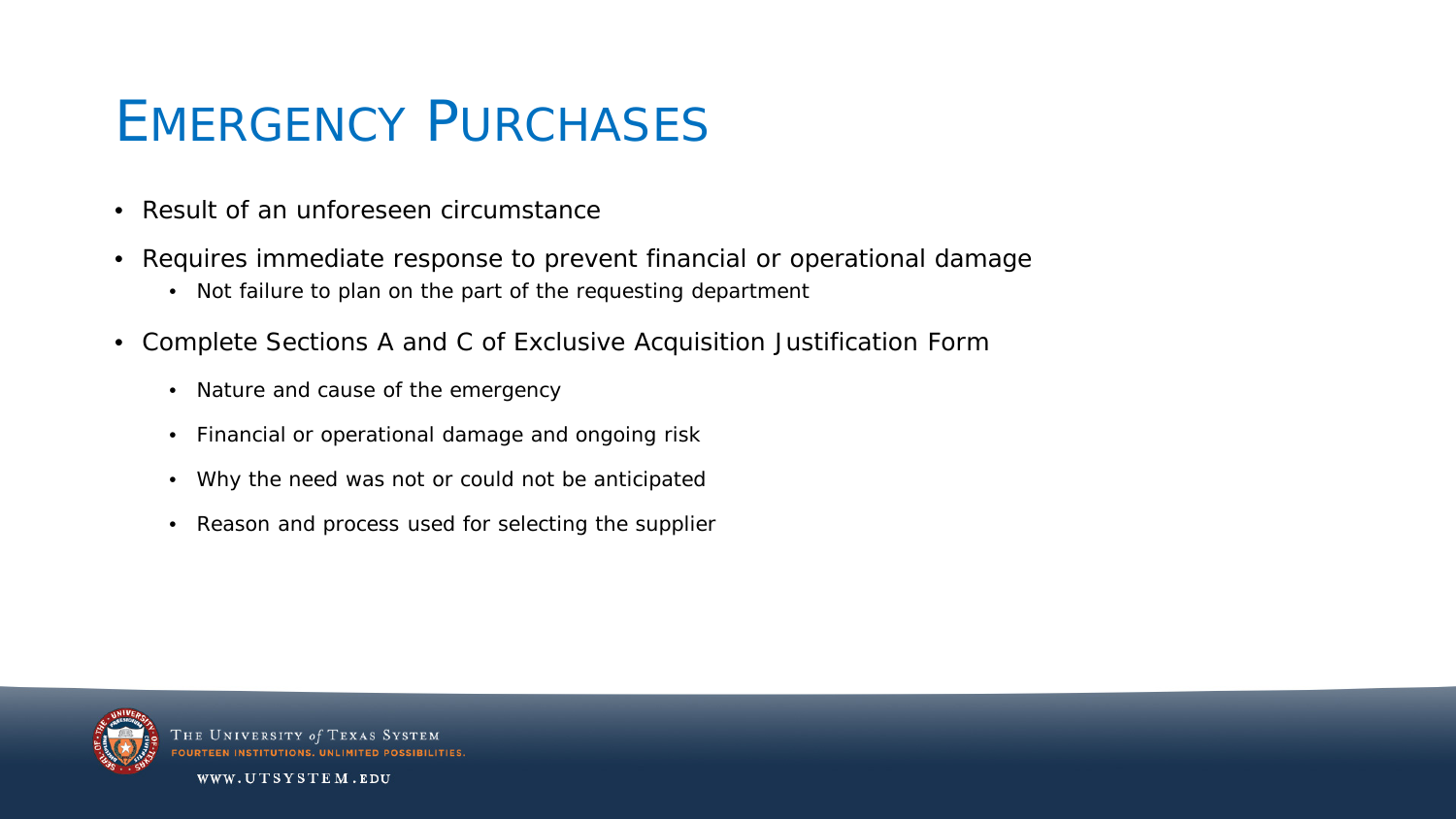#### SOFTWARE PURCHASES

- Software purchases generally require licensing agreements
	- Terms & Conditions are more complex than standard agreements
		- Terms are in favor of the software company an may be enforceable against both UT and the individual using the software
	- State requirements regarding software "accessibility" must be followed
	- Information security must be evaluated and addressed
- Office of Technology & Information Services (OTIS) manages evaluation and approval of software's platforms ability to meet accessibility requirements
	- If exceptions are required they must be approved prior to issuance of a purchase order or a contract
- Information Security Office manages review, evaluation and approval of software security
- NOTE: Software purchases require the above reviews and approvals regardless of dollar amounts
	- **Departments should not procure software via ProCard or enter into "Click-Thru" agreements without consulting Contracts & Procurement**



THE UNIVERSITY of TEXAS SYSTEM OURTEEN INSTITUTIONS, UNLIMITED POSSIB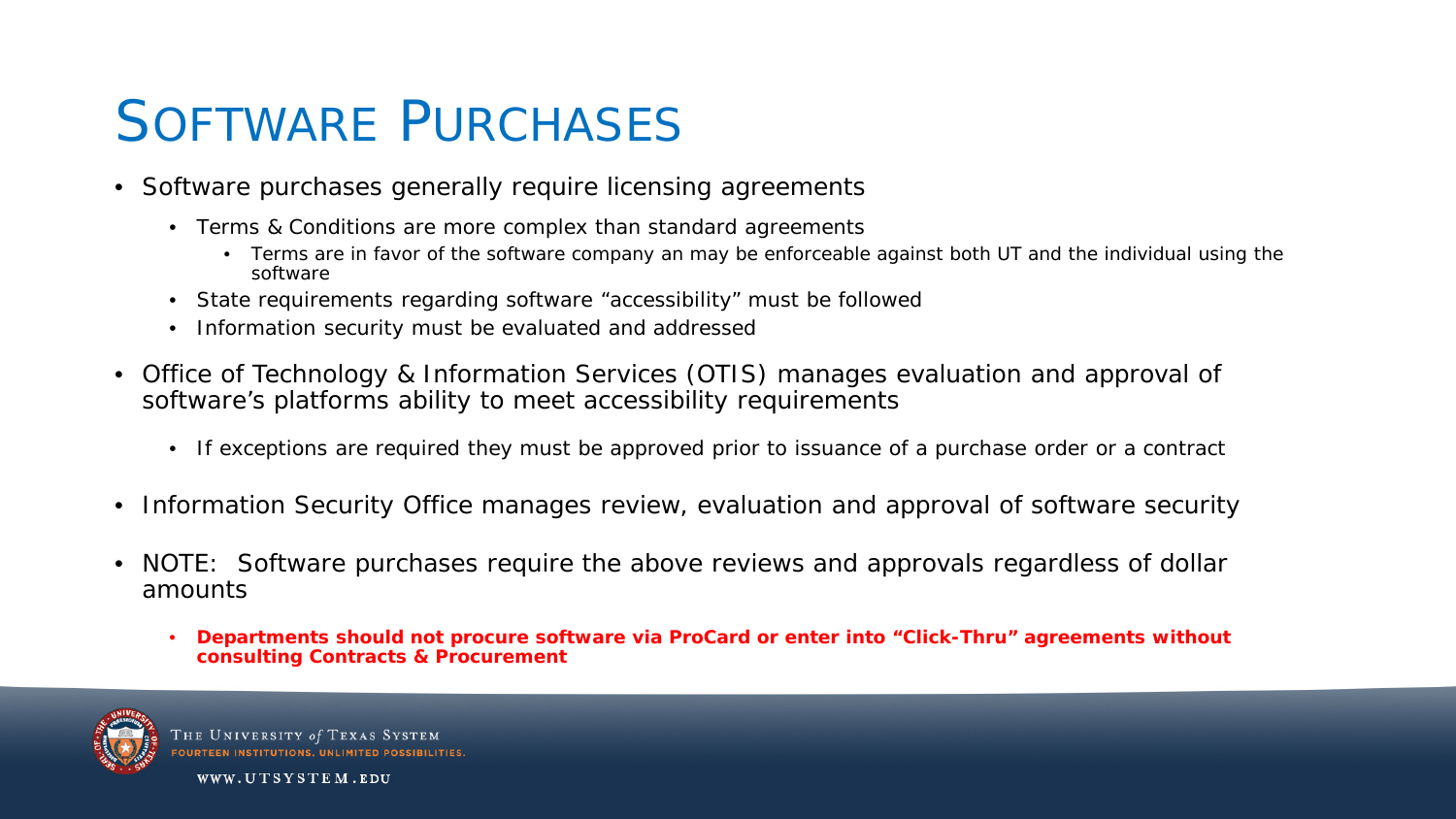## PURCHASE ORDER VERSUS CONTRACT

| <b>Purchase Order</b>                                     | Contract                                                       |  |  |
|-----------------------------------------------------------|----------------------------------------------------------------|--|--|
| Fixed delivery with established quantities generally to a | Multiple deliveries, often to multiple departments (or         |  |  |
| single department                                         | institutions) with variable quantities, but fixed item pricing |  |  |
| Standard terms & conditions normally acceptable           | Requirements or risks not adequately addressed by standard     |  |  |
|                                                           | terms & conditions                                             |  |  |
| Term of agreement does not exceed current fiscal year     | Term can exceed current fiscal year and agreements are         |  |  |
|                                                           | often is for multiple years                                    |  |  |
| Examples: Computer monitor, break room supplies, training | Software implementation services, search firm services, data   |  |  |
| class, pest service                                       | use agreements, branding & marketing services, consulting      |  |  |
|                                                           | services                                                       |  |  |

**A common exception:** Often there are long term contract agreements where individual purchase are made via purchase order.

Today's Business Solutions – Office Supplies Dell – Computers Grainger – Facilities Supplies



THE UNIVERSITY of TEXAS SYSTEM **FOURTEEN INSTITUTIONS, UNLIMITED POSSIBILITIES**